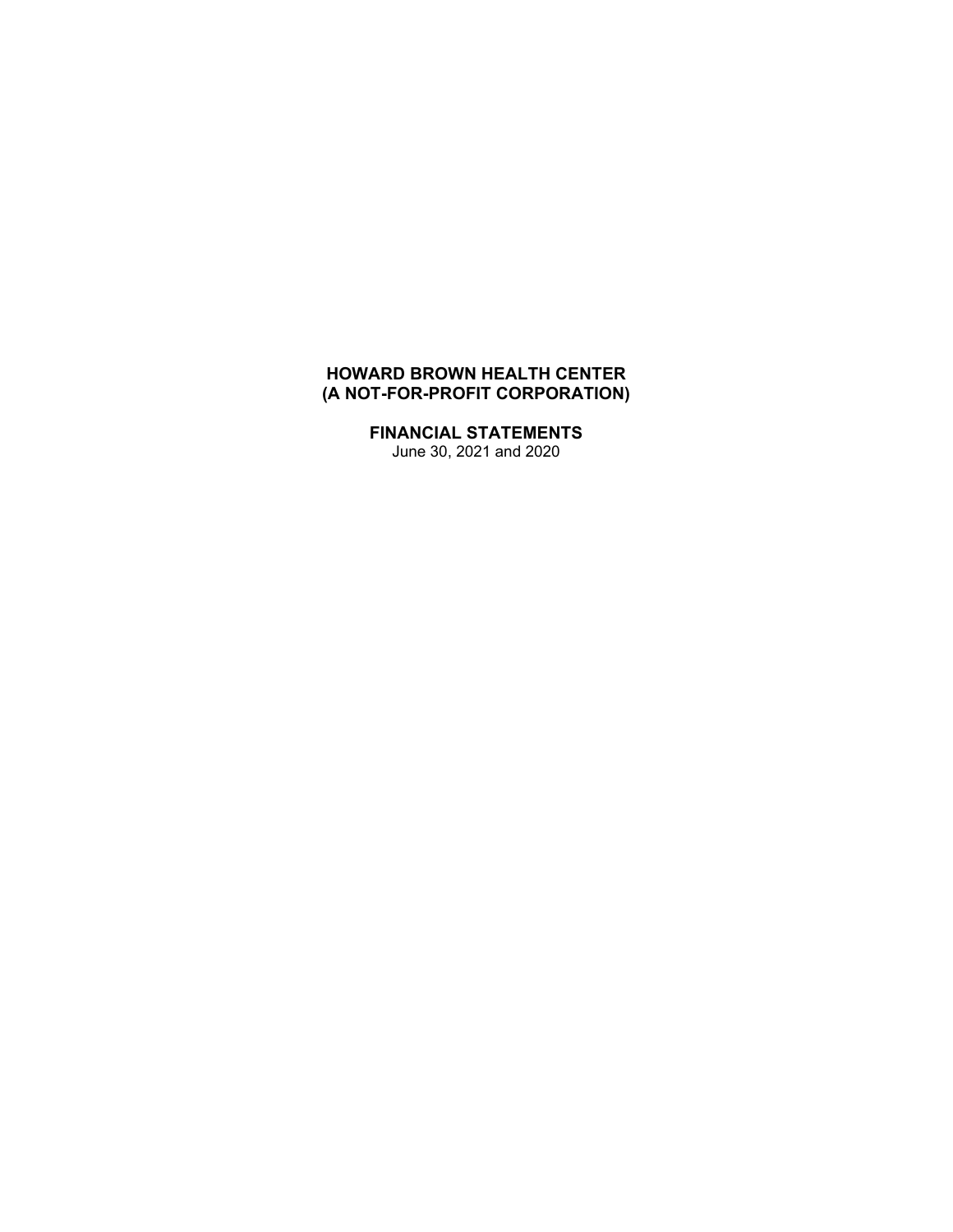### HOWARD BROWN HEALTH CENTER (A NOT-FOR-PROFIT CORPORATION) Chicago, Illinois

FINANCIAL STATEMENTS June 30, 2021 and 2020

# **CONTENTS**

| FINANCIAL STATEMENTS |    |
|----------------------|----|
|                      | -3 |
|                      |    |
|                      |    |
|                      |    |
|                      | 9  |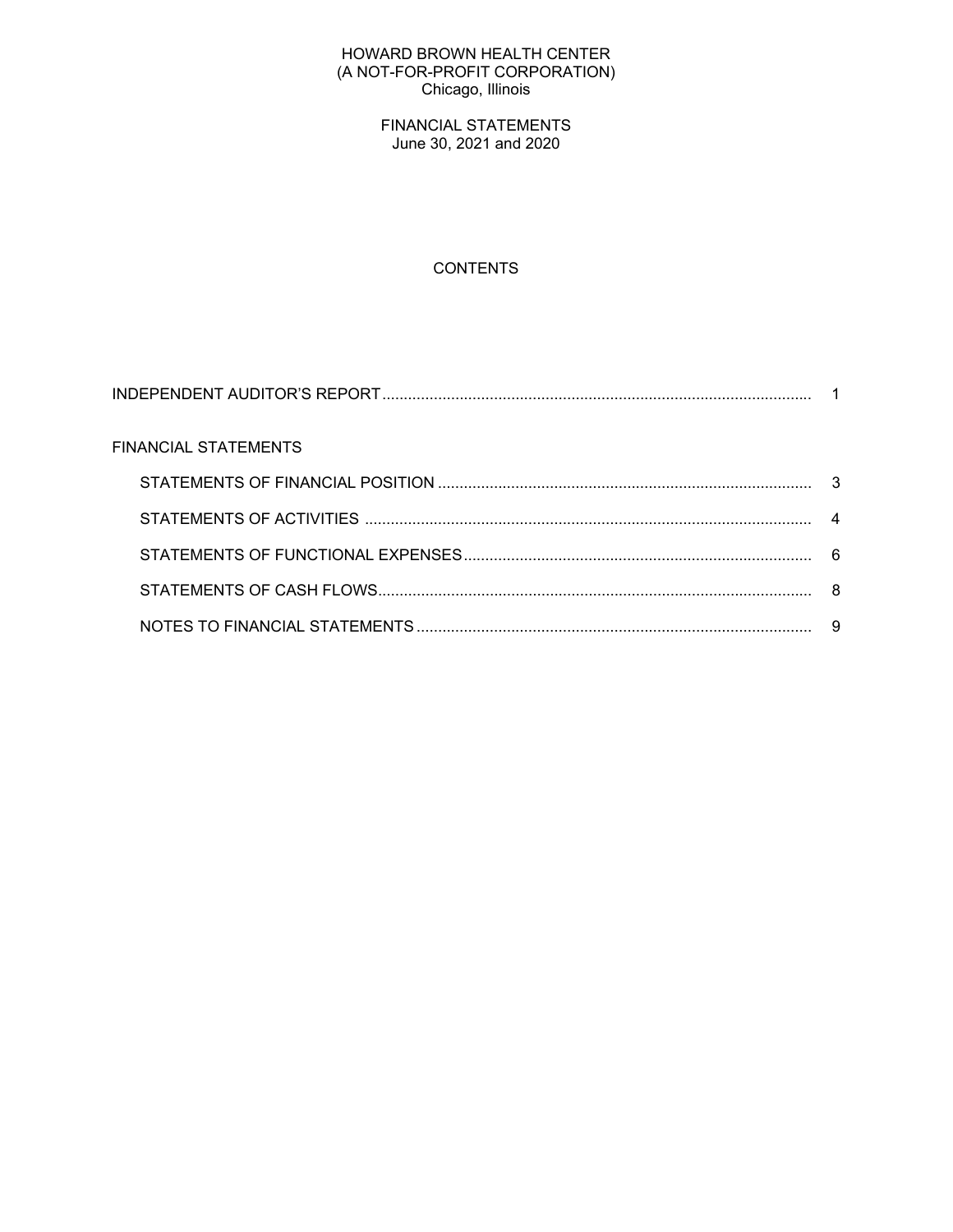

## INDEPENDENT AUDITOR'S REPORT

The Board of Directors Howard Brown Health Center Chicago, Illinois

#### **Report on the Financial Statements**

We have audited the accompanying financial statements of Howard Brown Health Center (the "Organization"), which comprise the statements of financial position as of June 30, 2021 and 2020, and the related statements of activities, functional expenses and cash flows for the years then ended, and the related notes to the financial statements.

#### *Management's Responsibility for the Financial Statements*

Management is responsible for the preparation and fair presentation of these financial statements in accordance with accounting principles generally accepted in the United States of America; this includes the design, implementation, and maintenance of internal control relevant to the preparation and fair presentation of financial statements that are free from material misstatement, whether due to fraud or error.

#### *Auditor's Responsibility*

Our responsibility is to express an opinion on these financial statements based on our audits. We conducted our audits in accordance with auditing standards generally accepted in the United States of America. Those standards require that we plan and perform the audit to obtain reasonable assurance about whether the financial statements are free from material misstatement.

An audit involves performing procedures to obtain audit evidence about the amounts and disclosures in the financial statements. The procedures selected depend on the auditor's judgment, including the assessment of the risks of material misstatement of the financial statements, whether due to fraud or error. In making those risk assessments, the auditor considers internal control relevant to the entity's preparation and fair presentation of the financial statements in order to design audit procedures that are appropriate in the circumstances, but not for the purpose of expressing an opinion on the effectiveness of the entity's internal control. Accordingly, we express no such opinion. An audit also includes evaluating the appropriateness of accounting policies used and the reasonableness of significant accounting estimates made by management, as well as evaluating the overall presentation of the financial statements.

We believe that the audit evidence we have obtained is sufficient and appropriate to provide a basis for our audit opinion.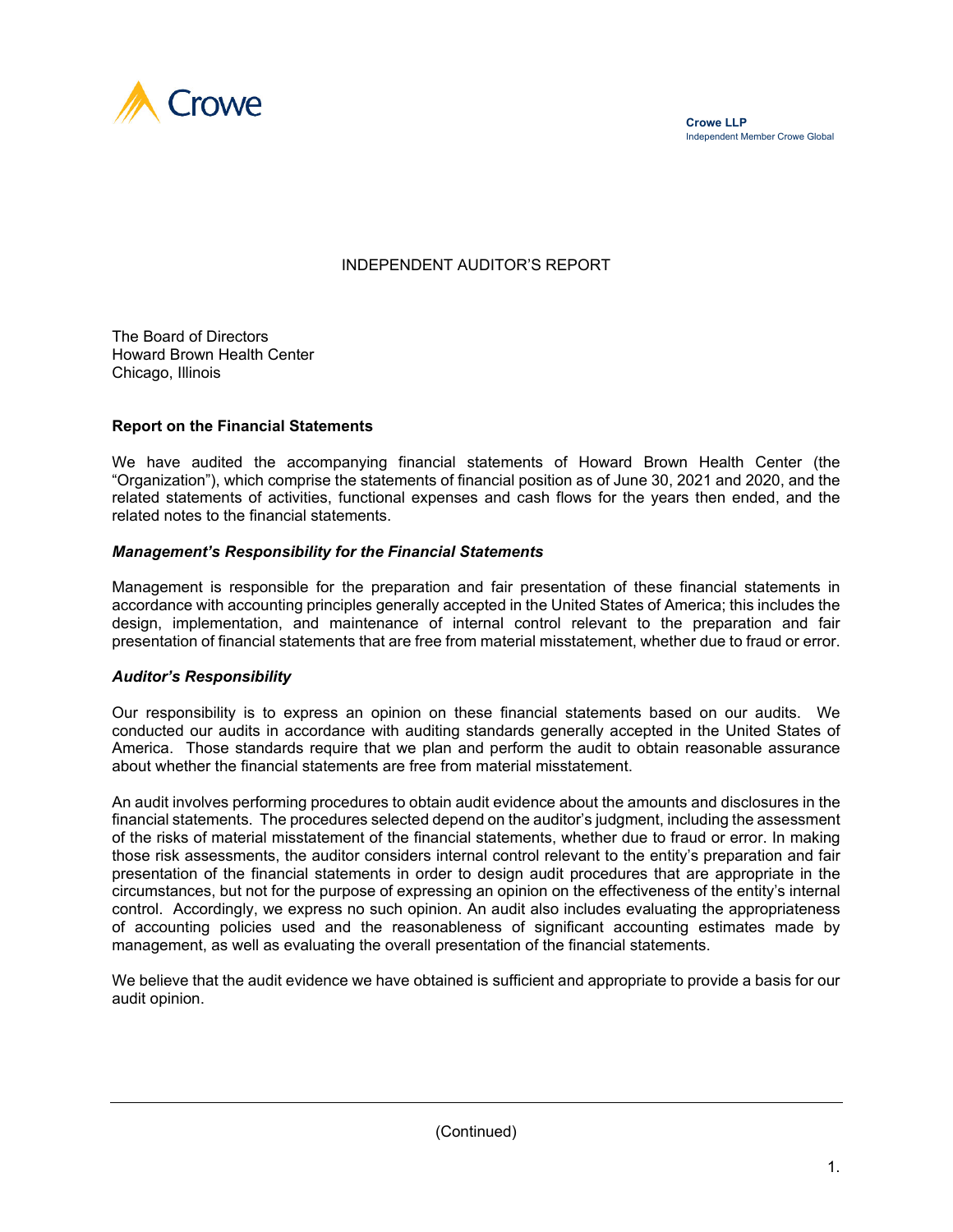## *Opinion*

In our opinion, the financial statements referred to above present fairly, in all material respects, the financial position of Howard Brown Health Center as of June 30, 2021 and 2020, and the changes in its net assets and its cash flows for the years then ended in accordance with accounting principles generally accepted in the United States of America.

### *Emphasis of Matter*

As discussed in Note 1 to the financial statements, the Organization has adopted ASU 2014-09, *Revenue from Contracts with Customers.* Our opinion is not modified with respect to this matter.

Crown LLP Crowe LLP

Chicago, Illinois November 15, 2021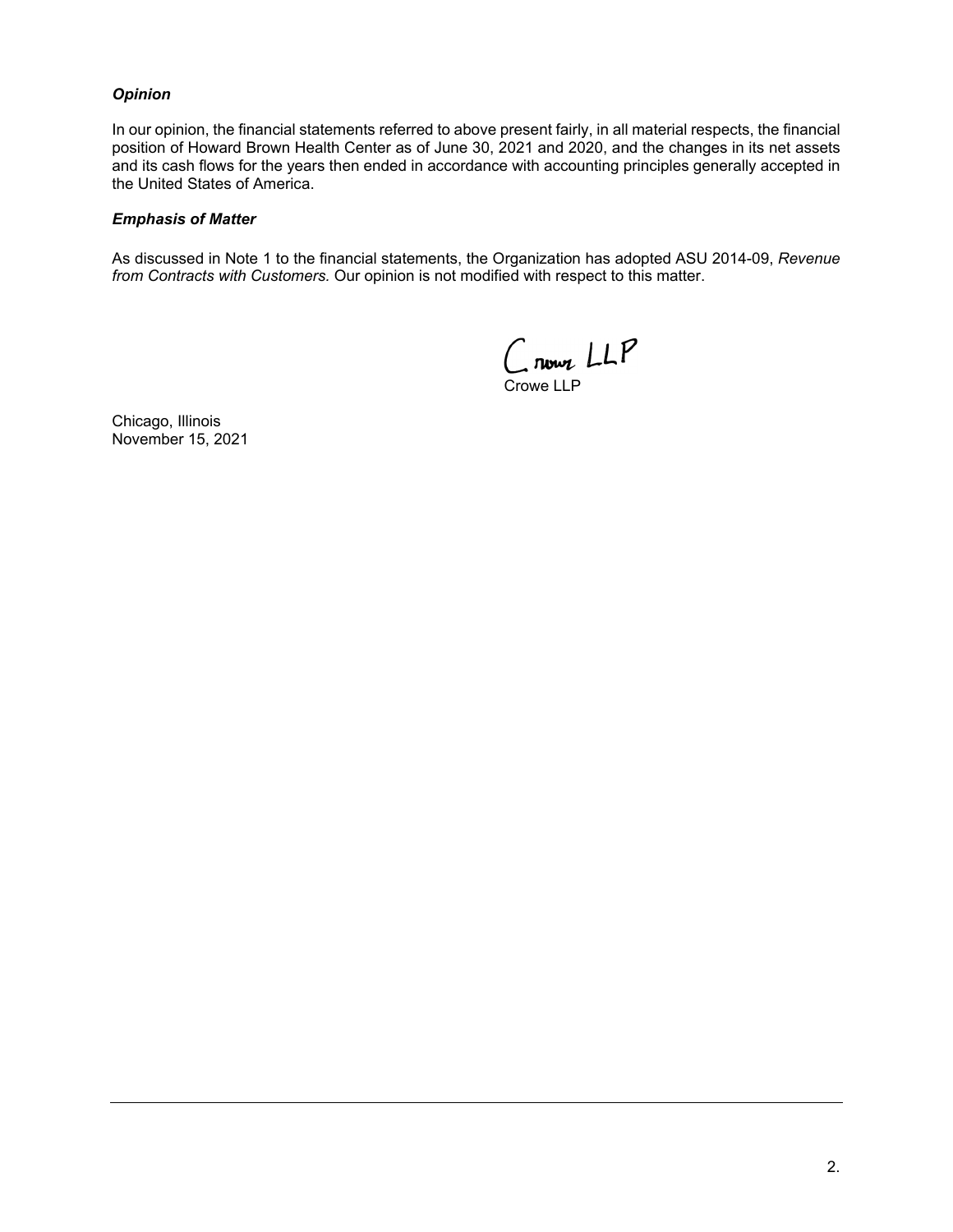### HOWARD BROWN HEALTH CENTER STATEMENTS OF FINANCIAL POSITION June 30, 2021 and 2020

|                                                            | 2021            | 2020             |
|------------------------------------------------------------|-----------------|------------------|
| <b>ASSETS</b>                                              |                 |                  |
| Cash and cash equivalents                                  | \$44,081,747    | \$61,715,390     |
| Investments                                                | 49,872,103      | 8,841,106        |
| Accounts receivable                                        | 17,942,642      | 16,424,794       |
| Pledges receivable, net of allowance for doubtful accounts |                 |                  |
| of \$94,789 in 2021 and \$65,000 in 2020                   | 1,769,695       | 891,751          |
| Prepaid expenses and other                                 | 817,788         | 996,620          |
| <b>Total current assets</b>                                | 114,483,975     | 88,869,661       |
| Property and equipment, net                                | 37,322,790      | 20,361,063       |
| <b>Investment in Alliance</b>                              | 1,884,213       | 1,687,198        |
| Deposits and other assets                                  | 587,870         | 760,838          |
| Total assets                                               | \$154,278,848   | \$111,678,760    |
| <b>LIABILITIES</b>                                         |                 |                  |
| Current maturities of long-term debt                       | \$<br>6,265,412 | \$<br>503,240    |
| Accounts payable                                           | 10,003,061      | 4,482,376        |
| Accrued expenses                                           | 5,234,204       | 3,970,723        |
| Deferred revenue                                           | 1,922,391       | 178,988          |
| <b>Total current liabilities</b>                           | 23,425,068      | 9,135,327        |
| Long-term debt, less current maturities                    | 4,326,347       | 10,773,500       |
| <b>Total liabilities</b>                                   | 27,751,415      | 19,908,827       |
|                                                            |                 |                  |
| <b>NET ASSETS</b>                                          |                 |                  |
| Without donor restrictions                                 | \$122,243,929   | 88,923,254<br>\$ |
| With donor restrictions                                    | 4,283,504       | 2,846,679        |
| Total net assets                                           | 126,527,433     | 91,769,933       |
| Total liabilities and net assets                           | \$154,278,848   | \$111,678,760    |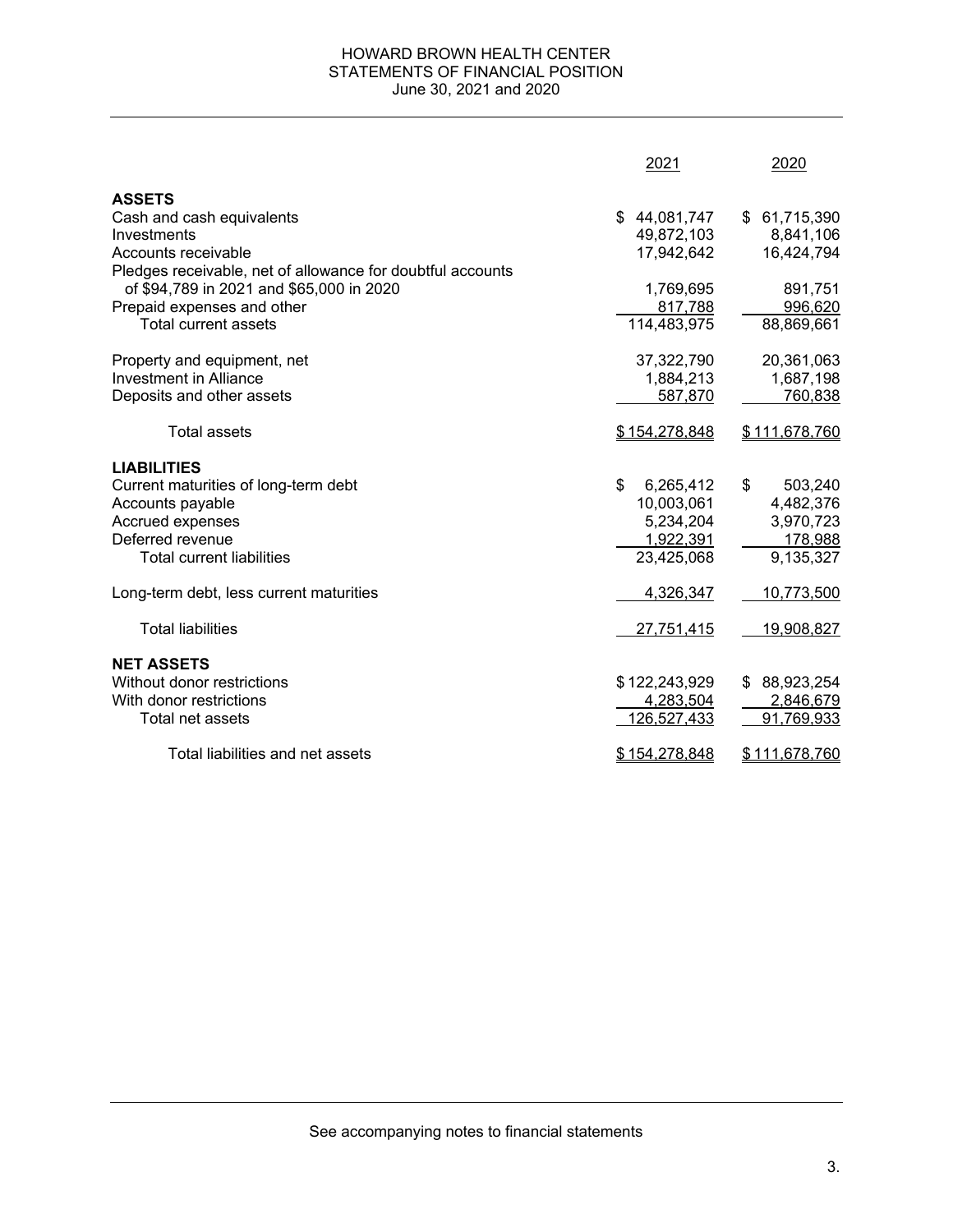## HOWARD BROWN HEALTH CENTER STATEMENT OF ACTIVITIES Year ended June 30, 2021

|                                       | <b>Without Donor</b> | <b>With Donor</b> |               |  |
|---------------------------------------|----------------------|-------------------|---------------|--|
|                                       | Restrictions         | Restrictions      | Total         |  |
| <b>Revenue and support</b>            |                      |                   |               |  |
| Net patient service revenue           | \$180,681,491        | \$                | \$180,681,491 |  |
| Government contracts                  | 23,498,349           |                   | 23,498,349    |  |
| Direct support                        | 4,532,578            | 2,933,457         | 7,466,035     |  |
| Donated services                      | 144,015              |                   | 144,015       |  |
| Net assets released from restrictions | 1,663,772            | (1,663,772)       |               |  |
| Other, including Alliance income      | 903,515              |                   | 903,515       |  |
| Total operating revenue and support   | 211,423,720          | 1,269,685         | 212,693,405   |  |
| <b>Expenses</b>                       |                      |                   |               |  |
| Medical                               | 147,020,982          |                   | 147,020,982   |  |
| Youth services                        | 5,169,875            |                   | 5,169,875     |  |
| <b>Behavioral health</b>              | 7,213,109            |                   | 7,213,109     |  |
| Research                              | 1,780,171            |                   | 1,780,171     |  |
| Prevention                            | 5,868,366            |                   | 5,868,366     |  |
| Total program expenses                | 167,052,503          |                   | 167,052,503   |  |
| Development                           | 763,619              |                   | 763,619       |  |
| Public relations                      | 634,038              |                   | 634,038       |  |
| Brown elephant                        | 2,785,320            |                   | 2,785,320     |  |
| General and administrative            | 13,190,112           |                   | 13,190,112    |  |
| Total supporting expenses             | 17,373,089           |                   | 17,373,089    |  |
| Total expenses                        | 184,425,592          |                   | 184,425,592   |  |
| <b>Operating income</b>               | 26,998,128           | 1,269,685         | 28,267,813    |  |
| Net investment return                 | 6,322,547            | 167,140           | 6,489,687     |  |
| Change in net assets                  | 33,320,675           | 1,436,825         | 34,757,500    |  |
| Net assets at beginning of year       | 88,923,254           | 2,846,679         | 91,769,933    |  |
| Net assets at end of year             | \$122,243,929        | \$<br>4,283,504   | \$126,527,433 |  |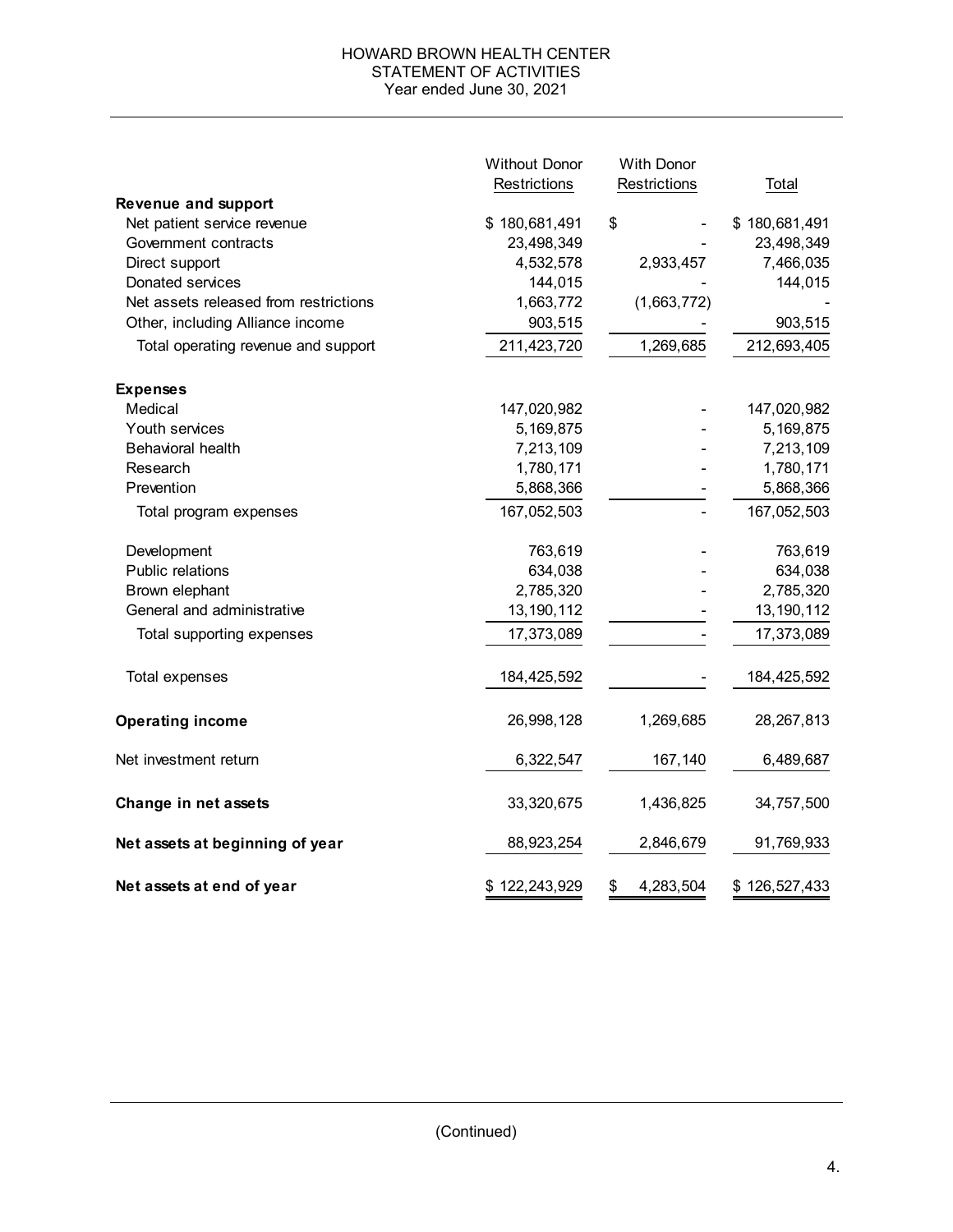### HOWARD BROWN HEALTH CENTER STATEMENT OF ACTIVITIES Year ended June 30, 2020

|                                       | <b>Without Donor</b> | <b>With Donor</b> |                  |  |
|---------------------------------------|----------------------|-------------------|------------------|--|
|                                       | Restrictions         | Restrictions      | Total            |  |
| <b>Revenue and support</b>            |                      |                   |                  |  |
| Net patient service revenue           | \$168,998,386        | \$                | \$168,998,386    |  |
| Government contracts                  | 8,895,210            |                   | 8,895,210        |  |
| Direct support                        | 4,780,977            | 2,468,416         | 7,249,393        |  |
| Donated services                      | 393,646              |                   | 393,646          |  |
| Net assets released from restrictions | 1,635,151            | (1,635,151)       |                  |  |
| Other, including Alliance income      | 1,415,564            |                   | 1,415,564        |  |
| Total operating revenue and support   | 186, 118, 934        | 833,265           | 186,952,199      |  |
| <b>Expenses</b>                       |                      |                   |                  |  |
| Medical                               | 125, 150, 745        |                   | 125, 150, 745    |  |
| Youth services                        | 3,235,548            |                   | 3,235,548        |  |
| <b>Behavioral health</b>              | 5,535,128            |                   | 5,535,128        |  |
| Research                              | 1,379,139            |                   | 1,379,139        |  |
| Prevention                            | 3,783,097            |                   | 3,783,097        |  |
| Total program expenses                | 139,083,657          |                   | 139,083,657      |  |
| Development                           | 643,496              |                   | 643,496          |  |
| Public relations                      | 692,010              |                   | 692,010          |  |
| Brown elephant                        | 2,731,695            |                   | 2,731,695        |  |
| General and administrative            | 12,318,174           |                   | 12,318,174       |  |
| Total supporting expenses             | 16,385,375           |                   | 16,385,375       |  |
| Total expenses                        | 155,469,032          |                   | 155,469,032      |  |
| <b>Operating income</b>               | 30,649,902           | 833,265           | 31,483,167       |  |
| Net investment return                 | 478,623              |                   | 478,623          |  |
| Change in net assets                  | 31,128,525           | 833,265           | 31,961,790       |  |
| Net assets at beginning of year       | 57,794,729           | 2,013,414         | 59,808,143       |  |
| Net assets at end of year             | 88,923,254<br>\$     | \$<br>2,846,679   | 91,769,933<br>\$ |  |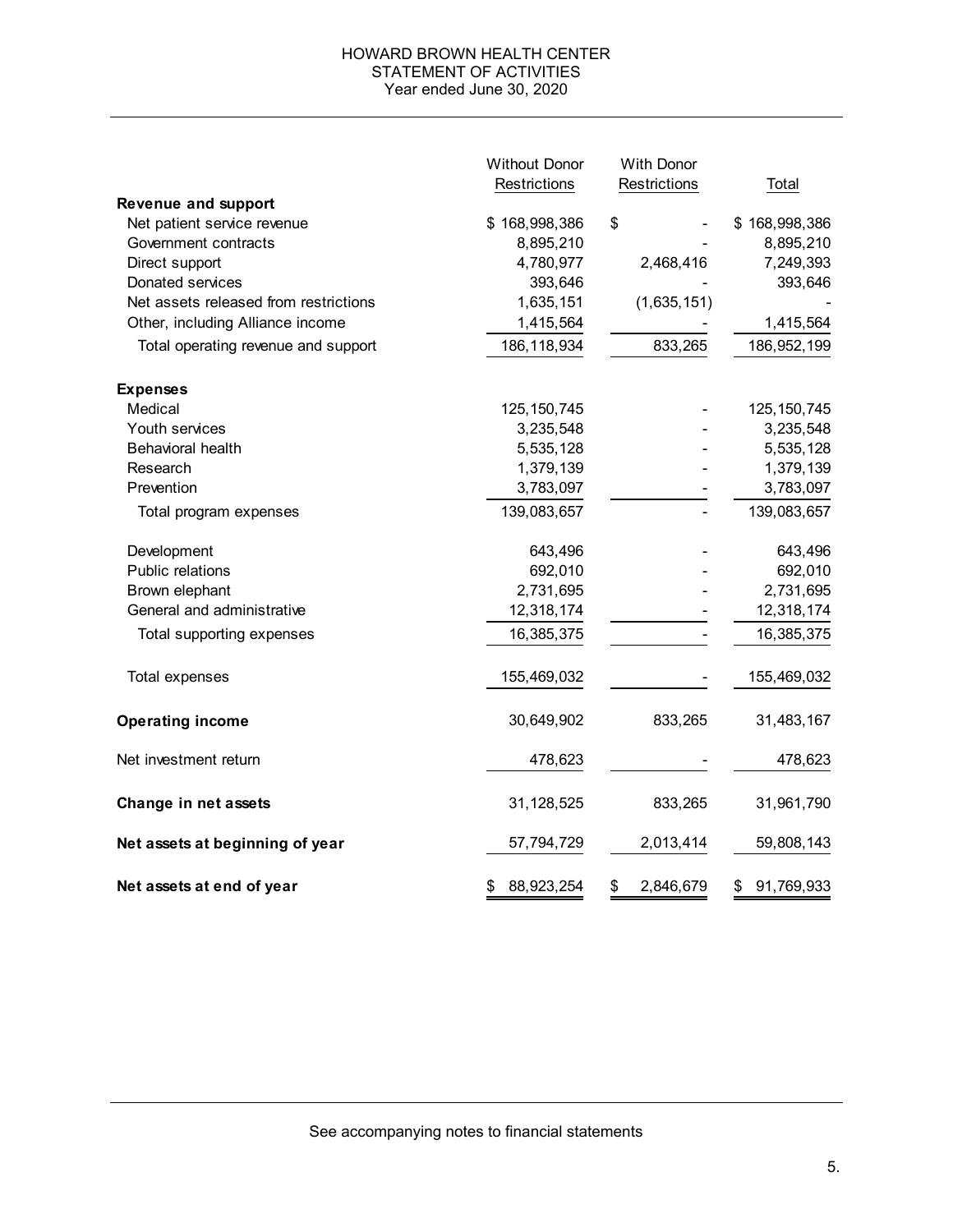#### HOWARD BROWN HEALTH CENTER STATEMENT OF FUNCTIONAL EXPENSES Year ended June 30, 2021

|                                |                     | Program Services    |                          |                          |                          |                          |                       |               |                          |                          |                    |
|--------------------------------|---------------------|---------------------|--------------------------|--------------------------|--------------------------|--------------------------|-----------------------|---------------|--------------------------|--------------------------|--------------------|
|                                | Youth<br>Behavioral |                     |                          | Total Program            |                          | Public                   | Brow n<br>General and |               |                          |                          |                    |
|                                | Medical             | Services            | Health                   | Research                 | Prevention               | Services                 | Development           | Relations     | Elephant                 | Administrative           | Total              |
| Salaries                       | 21,844,106          | 1,657,571 \$<br>-\$ | 4,025,050 \$             | 1,033,010 \$             | 2,795,824                | \$<br>31,355,561         | 489,409 \$<br>- \$    | 376,374 \$    | 1,030,366                | 7,139,376<br>- \$        | 40,391,086<br>- \$ |
| Fringe benefits                | 4,162,234           | 419,359             | 553,251                  | 176,186                  | 667,258                  | 5,978,288                | 85,299                | 77,867        | 192,965                  | 1,041,708                | 7,376,127          |
| Payroll taxes                  | 1,532,240           | 119,672             | 282,992                  | 74,652                   | 201,239                  | 2,210,795                | 34,759                | 26,767        | 79,533                   | 515,528                  | 2,867,382          |
| Accounting and legal fees      |                     |                     | $\blacksquare$           | $\overline{\phantom{a}}$ | $\blacksquare$           |                          | $\blacksquare$        |               | $\overline{\phantom{a}}$ | 291,875                  | 291,875            |
| Supplies                       | 334,729             | 93,549              | 7,382                    | 7,545                    | 27,508                   | 470,713                  | 563                   | 1,921         | 10,352                   | 75,913                   | 559,462            |
| Telephone                      | 736,869             | 71,119              | 8,133                    | 2,034                    | 11,482                   | 829,637                  | 520                   | 979           | 138,271                  | 228,013                  | 1,197,420          |
| Postage and shipping           | 44,500              | 95                  | 23                       | 28                       | $\overline{\phantom{a}}$ | 44,646                   | 1,645                 | $\sim$        | 21,853                   | 1,435                    | 69,579             |
| Occupancy and utilities        | 1,258,782           | 36,000              | $\overline{\phantom{a}}$ |                          | $\overline{\phantom{a}}$ | 1,294,782                |                       |               | 936,131                  | 124,420                  | 2,355,333          |
| Repairs and maintenance        | 1,711,517           |                     | $\blacksquare$           | 794                      | $\blacksquare$           | 1,712,311                |                       |               | 200,613                  | 256,137                  | 2,169,061          |
| Printing                       | 235,808             | 21,364              | 77                       | 2,254                    | 6,503                    | 266,006                  | 17,926                | 21,180        | 308                      | 30,695                   | 336,115            |
| Travel                         | 24,516              | 6,563               | 346                      | 991                      | 6,106                    | 38,522                   | 14                    |               | 106                      | 167,846                  | 206,488            |
| Seminars and meetings          | 84,345              | 5,191               | 38,736                   | 3,873                    |                          | 132,145                  | 3,595                 | 1,071         | $\overline{\phantom{a}}$ | 81,562                   | 218,373            |
| Depreciation and amortization  | 692,790             |                     | $\overline{\phantom{a}}$ |                          |                          | 692,790                  |                       |               | 20,654                   | 227,694                  | 941,138            |
| Outside services               | 25,251,682          | 74,498              | 653,299                  | 128,344                  | 977,922                  | 27,085,745               | 19,081                | 38,633        | 23,077                   | 1,176,534                | 28,343,070         |
| Staff services                 | 562,265             | 13,992              | 1,025                    | 95                       | 1,258                    | 578,635                  | 447                   | 150           | 243                      | 40,791                   | 620,266            |
| Pharmaceuticals, outside labs  |                     |                     |                          |                          |                          |                          |                       |               |                          |                          |                    |
| and medical supplies           | 83,441,763          | 18,243              | 890,863                  | 541                      | 87,524                   | 84,438,934               |                       |               |                          | 22,492                   | 84,461,426         |
| Client assistance              | 2,627,984           | 2,360,531           | 3,043                    | 1,939                    | 10,409                   | 5,003,906                |                       |               | $\overline{\phantom{a}}$ | 3,642                    | 5,007,548          |
| Dues and subscriptions         | 121,018             | 952                 | 9,287                    | 4,570                    | 20                       | 135,847                  | 11,558                | 9,950         | 750                      | 132,089                  | 290,194            |
| Advertising                    | 1,483               |                     | 365                      |                          | 9,615                    | 11,463                   | 2,450                 | 367           | $\overline{\phantom{a}}$ | 57,570                   | 71,850             |
| Client development             | 5,234               | 97,362              | $\overline{\phantom{a}}$ | 46,006                   | 5,420                    | 154,022                  |                       |               |                          |                          | 154,022            |
| Public relations               |                     |                     | $\blacksquare$           | $\sim$                   | $\blacksquare$           |                          |                       | 43,980        |                          |                          | 43,980             |
| Other                          | 4,917               | 117                 |                          | 70                       | 1,442                    | 6,546                    | 2,675                 | 1,021         | 29,518                   | 144,243                  | 184,003            |
| Benefit expense                |                     |                     | $\overline{\phantom{a}}$ |                          | $\blacksquare$           |                          | 29,305                |               |                          | $\overline{\phantom{a}}$ | 29,305             |
| Donated services               | 20,843              |                     | ÷                        |                          | $\overline{a}$           | 20,843                   | 400                   |               | ÷                        | 122,772                  | 144,015            |
| Bank fees                      | 32,479              |                     | 1,361                    |                          |                          | 33,840                   | 13,116                |               | 39,378                   | 25,942                   | 112,276            |
| Interest expense               |                     |                     | $\overline{\phantom{a}}$ |                          |                          | $\overline{\phantom{a}}$ |                       |               | $\blacksquare$           | 335,458                  | 335,458            |
| Insurance expense              | 189,711             |                     | 76,761                   |                          | $\blacksquare$           | 266,472                  |                       |               | 5,372                    | 227,076                  | 498,920            |
| Subcontractor expense          | $\sim$              | 87,456              | 306,078                  | 229,128                  | 908,935                  | 1,531,597                |                       |               | $\sim$                   | 352,385                  | 1,883,982          |
| Computer and softw are expense | 2,099,167           | 86,241              | 355,037                  | 68,111                   | 149,901                  | 2,758,457                | 50,857                | 33,778        | 55,830                   | 366,916                  | 3,265,838          |
| Total expense                  | \$147,020,982       | 5,169,875<br>\$     | 7,213,109<br>S           | 1,780,171<br>\$          | 5,868,366<br>S           | \$167,052,503            | 763,619<br>- \$       | \$<br>634,038 | 2,785,320<br>S           | \$<br>13,190,112         | \$184,425,592      |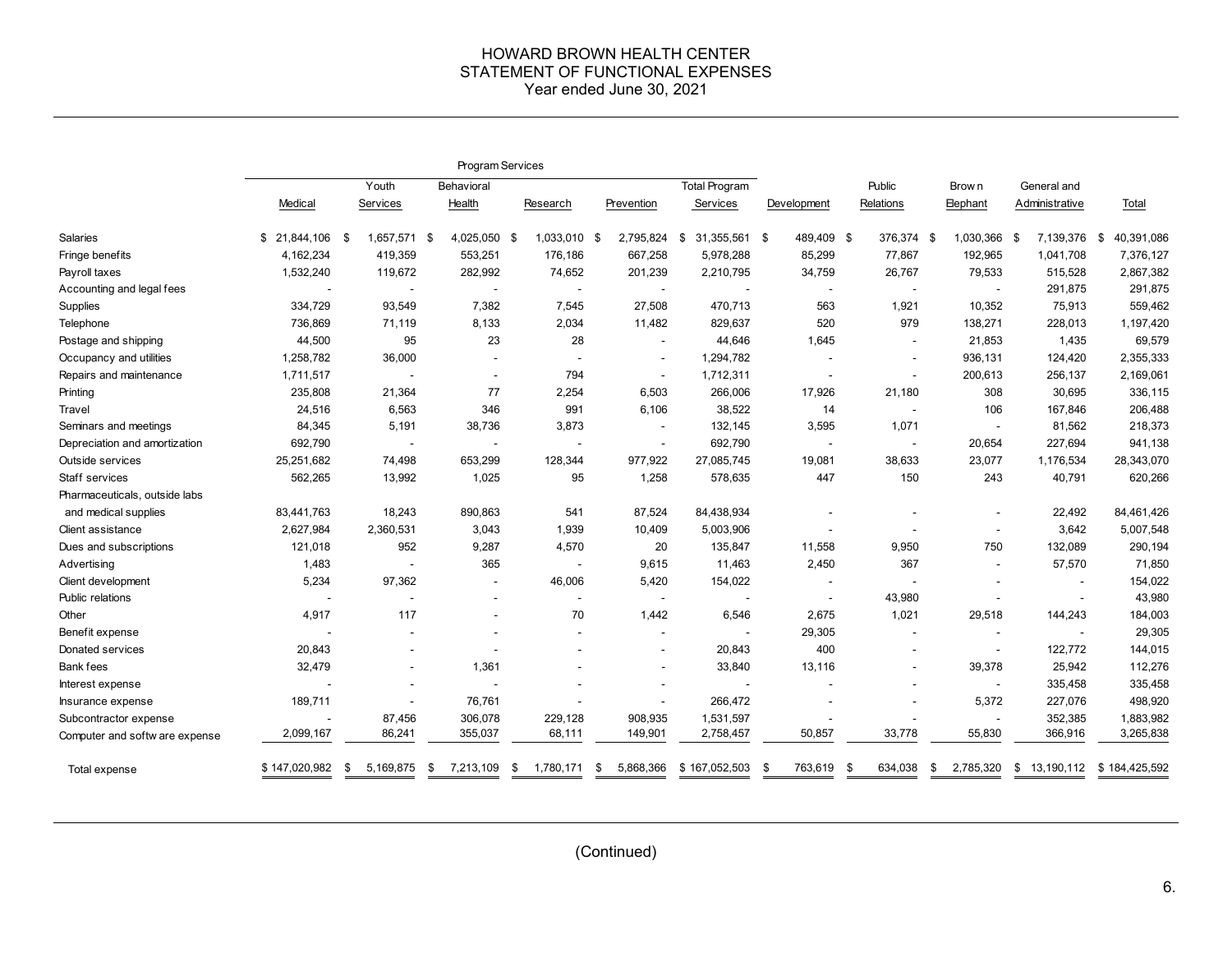#### HOWARD BROWN HEALTH CENTER STATEMENT OF FUNCTIONAL EXPENSES Year ended June 30, 2020

|                                | Program Services    |                 |                          |                          |                          |                  |                          |                          |                          |                          |                   |
|--------------------------------|---------------------|-----------------|--------------------------|--------------------------|--------------------------|------------------|--------------------------|--------------------------|--------------------------|--------------------------|-------------------|
|                                | Youth<br>Behavioral |                 |                          |                          | Total Program            |                  | Public                   |                          | General and<br>Brow n    |                          |                   |
|                                | Medical             | Services        | Health                   | Research                 | Prevention               | Services         | Development              | Relations                | Elephant                 | Administrative           | Total             |
| Salaries                       | 16,967,007 \$<br>\$ | 1,306,574 \$    | 3,114,840 \$             | 866,771                  | \$2,021,152              | 24,276,344<br>\$ | 380,925 \$<br>\$         | 328,305 \$               | 1,183,902 \$             | 6,113,155                | 32,282,631<br>-\$ |
| Fringe benefits                | 2,581,222           | 256,647         | 338,026                  | 123,864                  | 347,725                  | 3,647,484        | 42,838                   | 49,727                   | 176,688                  | 1,889,630                | 5,806,367         |
| Payroll taxes                  | 1,163,731           | 94,853          | 216,930                  | 61,261                   | 144,614                  | 1,681,389        | 27,987                   | 23,945                   | 89,922                   | 411,883                  | 2,235,126         |
| Accounting and legal fees      |                     |                 |                          | $\overline{\phantom{a}}$ |                          |                  | $\overline{\phantom{a}}$ | $\overline{\phantom{a}}$ | $\overline{\phantom{a}}$ | 252,567                  | 252,567           |
| Supplies                       | 373,043             | 66,738          | 8,699                    | 6.112                    | 31,614                   | 486,206          | 202                      | 1,697                    | 24,734                   | 66,533                   | 579,372           |
| Telephone                      | 340,172             | 40,396          | 36,155                   | 2,590                    | 5,839                    | 425,152          | 80                       | 1,630                    | 79,919                   | 92,991                   | 599,772           |
| Postage and shipping           | 24,965              | 65              |                          | 383                      | 160                      | 25,573           | 1,785                    | $\sim$                   | 3,819                    | 4,446                    | 35,623            |
| Occupancy and utilities        | 781,725             | 180,310         | 141,867                  | $\blacksquare$           |                          | 1,103,902        |                          | $\overline{\phantom{a}}$ | 844,886                  | 107,483                  | 2,056,271         |
| Repairs and maintenance        | 1,526,240           | 107,484         | 42,825                   | 404                      | 2,953                    | 1,679,906        | $\overline{\phantom{a}}$ | $\overline{\phantom{a}}$ | 139,767                  | 732,259                  | 2,551,932         |
| Printing                       | 139,393             | 6,525           | 3,648                    | 325                      | 24,805                   | 174,696          | 10,864                   | 28,253                   | 1,906                    | 93,503                   | 309,222           |
| Travel                         | 76,141              | 27,917          | 15,702                   | 11,899                   | 20,140                   | 151,799          | 1,725                    | 1,180                    | 92                       | 70,283                   | 225,079           |
| Seminars and meetings          | 121,420             | 9,718           | 39,010                   | 4,028                    | 34,870                   | 209,046          | 3,306                    | 984                      | $\blacksquare$           | 101,071                  | 314,407           |
| Depreciation and amortization  | 404,070             | 43,968          | 134,053                  | 435                      | $\overline{\phantom{a}}$ | 582,526          | $\overline{\phantom{a}}$ | $\overline{\phantom{a}}$ | 19,200                   | 167,510                  | 769,236           |
| Outside services               | 20,713,987          | 91,546          | 450,717                  | 68,238                   | 139,168                  | 21,463,656       | 38,123                   | 43,683                   | 17,087                   | 876,657                  | 22,439,206        |
| Staff services                 | 192,155             | 9,353           | 2,286                    | 3,818                    | 7,000                    | 214,612          | 1,480                    | 455                      | 518                      | 50,765                   | 267,830           |
| Pharmaceuticals, outside labs  |                     |                 |                          |                          |                          |                  |                          |                          |                          |                          |                   |
| and medical supplies           | 77,415,326          | 117,246         | 562,683                  | 286                      | 87,549                   | 78,183,090       |                          |                          |                          | 762                      | 78, 183, 852      |
| Client assistance              | 690,667             | 520,148         | 5,700                    | 3,607                    | 13,580                   | 1,233,702        |                          |                          | $\blacksquare$           | 113                      | 1,233,815         |
| Dues and subscriptions         | 54,052              | 214             | 3,916                    | 1,628                    | 60                       | 59,870           | 1,103                    | 10,275                   | 790                      | 99,496                   | 171,534           |
| Advertising                    | 486                 | 199             |                          | $\blacksquare$           | 321                      | 1,006            | 6,226                    | 83,577                   | 35                       | 65,050                   | 155,894           |
| Client development             | 18,797              | 166,700         | 5,452                    | 38,167                   | 20,960                   | 250,076          | $\overline{\phantom{a}}$ | 5,000                    | $\overline{\phantom{a}}$ | 41,427                   | 296,503           |
| Public relations               |                     |                 | $\overline{\phantom{a}}$ | $\overline{\phantom{a}}$ | 3,000                    | 3,000            | $\blacksquare$           | 69,261                   | $\blacksquare$           | $\blacksquare$           | 72,261            |
| Other                          | 8,073               | 4,526           | 242                      |                          | $\overline{4}$           | 12,845           | 1,384                    | 189                      | 50,163                   | 26,492                   | 91,073            |
| Benefit expense                |                     |                 |                          |                          |                          |                  | 72,964                   | 323                      | $\blacksquare$           |                          | 73,287            |
| Donated services               | 9,469               |                 |                          |                          |                          | 9,469            | 6,200                    | 29,757                   | $\sim$                   | 348,220                  | 393,646           |
| <b>Bank fees</b>               | 37,558              | 78              | 1,849                    |                          | $\blacksquare$           | 39,485           | 13,846                   | $\blacksquare$           | 48,190                   | 5,757                    | 107,278           |
| Interest expense               |                     | $\sim$          |                          |                          |                          |                  |                          |                          | $\blacksquare$           | 315,551                  | 315,551           |
| Insurance expense              | 89,048              | 7,232           | 12,117                   |                          | $\blacksquare$           | 108,397          |                          | $\overline{\phantom{a}}$ | 4,266                    | 180,651                  | 293,314           |
| Subcontractor expense          |                     | 122,515         | 159,408                  | 143,295                  | 803,589                  | 1,228,807        |                          |                          |                          | $\overline{\phantom{a}}$ | 1,228,807         |
| Computer and softw are expense | 1,421,998           | 54,596          | 239,003                  | 42,028                   | 73,994                   | 1,831,619        | 32,458                   | 13,769                   | 45,811                   | 203,919                  | 2,127,576         |
| Total expense                  | \$125,150,745       | 3,235,548<br>\$ | \$<br>5,535,128          | \$<br>1,379,139          | \$3,783,097              | \$139,083,657    | 643,496<br>\$            | \$<br>692,010            | 2,731,695<br>\$          | \$<br>12,318,174         | \$155,469,032     |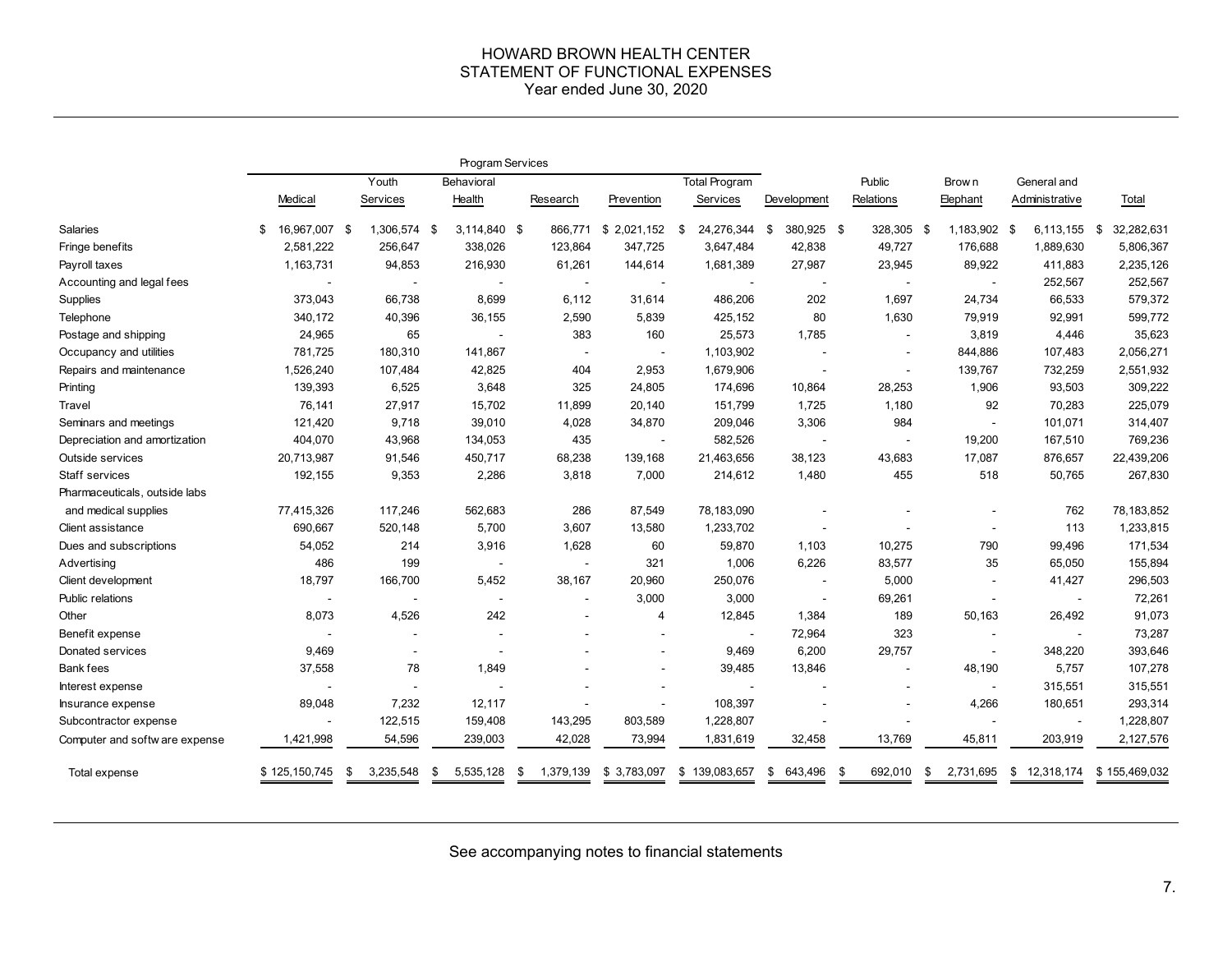## HOWARD BROWN HEALTH CENTER STATEMENTS OF CASH FLOWS Years ended June 30, 2021 and 2020

|                                                                                                                                                              | 2021                                  | 2020                     |
|--------------------------------------------------------------------------------------------------------------------------------------------------------------|---------------------------------------|--------------------------|
| <b>Operating activities</b>                                                                                                                                  |                                       |                          |
| Change in net assets                                                                                                                                         | \$34,757,500                          | \$ 31,961,790            |
| Adjustments to reconcile changes in net assets to net                                                                                                        |                                       |                          |
| cash from operating activities                                                                                                                               |                                       |                          |
| Depreciation and amortization                                                                                                                                | 941,138                               | 769,236                  |
| Realized gain on investments                                                                                                                                 | (822, 928)                            |                          |
| Unrealized gain on investments                                                                                                                               | (5,294,982)                           | (471, 880)               |
| Equity share of Alliance income                                                                                                                              | (197, 015)                            | (302, 256)               |
| Changes in assets and liabilities                                                                                                                            |                                       |                          |
| Accounts receivable                                                                                                                                          | (1,517,848)                           | (3,427,340)              |
| Pledges receivable                                                                                                                                           | (877, 944)                            | 330,893                  |
| Prepaid expenses and other current assets                                                                                                                    | 178,832                               | 137,711                  |
| Other assets                                                                                                                                                 | 172,968                               | 1,331,335                |
| Accounts payable                                                                                                                                             | 968,380                               | 573,844                  |
| Accrued expenses                                                                                                                                             | 1,263,481                             | (241, 223)               |
| Deferred revenue                                                                                                                                             | 1,743,403                             | 141,760                  |
| Net cash from operating activities                                                                                                                           | 31,314,985                            | 30,803,870               |
| <b>Investing activities</b>                                                                                                                                  |                                       |                          |
| Purchase of property and equipment                                                                                                                           | (13, 350, 560)                        | (9,887,667)              |
| Purchase of investments                                                                                                                                      | (39, 732, 125)                        | (8,369,226)              |
| Proceeds from sale of investments                                                                                                                            | 4,819,038                             |                          |
| Net cash from investing activities                                                                                                                           | (48, 263, 647)                        | (18, 256, 893)           |
| <b>Financing activities</b>                                                                                                                                  |                                       |                          |
| Funds received from notes payable                                                                                                                            |                                       | 5,605,800                |
| Principal payments on notes payable                                                                                                                          | (684, 981)                            | (611, 662)               |
| Net cash from financing activities                                                                                                                           | (684, 981)                            | 4,994,138                |
| (Decrease) increase in cash and cash equivalents                                                                                                             | (17, 633, 643)                        | 17,541,115               |
| Cash and cash equivalents at beginning of year                                                                                                               | 61,715,390                            | 44, 174, 275             |
| Cash and cash equivalents at end of year                                                                                                                     | \$44,081,747                          | \$61,715,390             |
| Supplemental disclosure of cash flow information<br>Cash paid during the year for interest<br>Donated services<br>Property and equipment in accounts payable | \$<br>335,458<br>144,015<br>4,552,305 | \$<br>304,205<br>393,646 |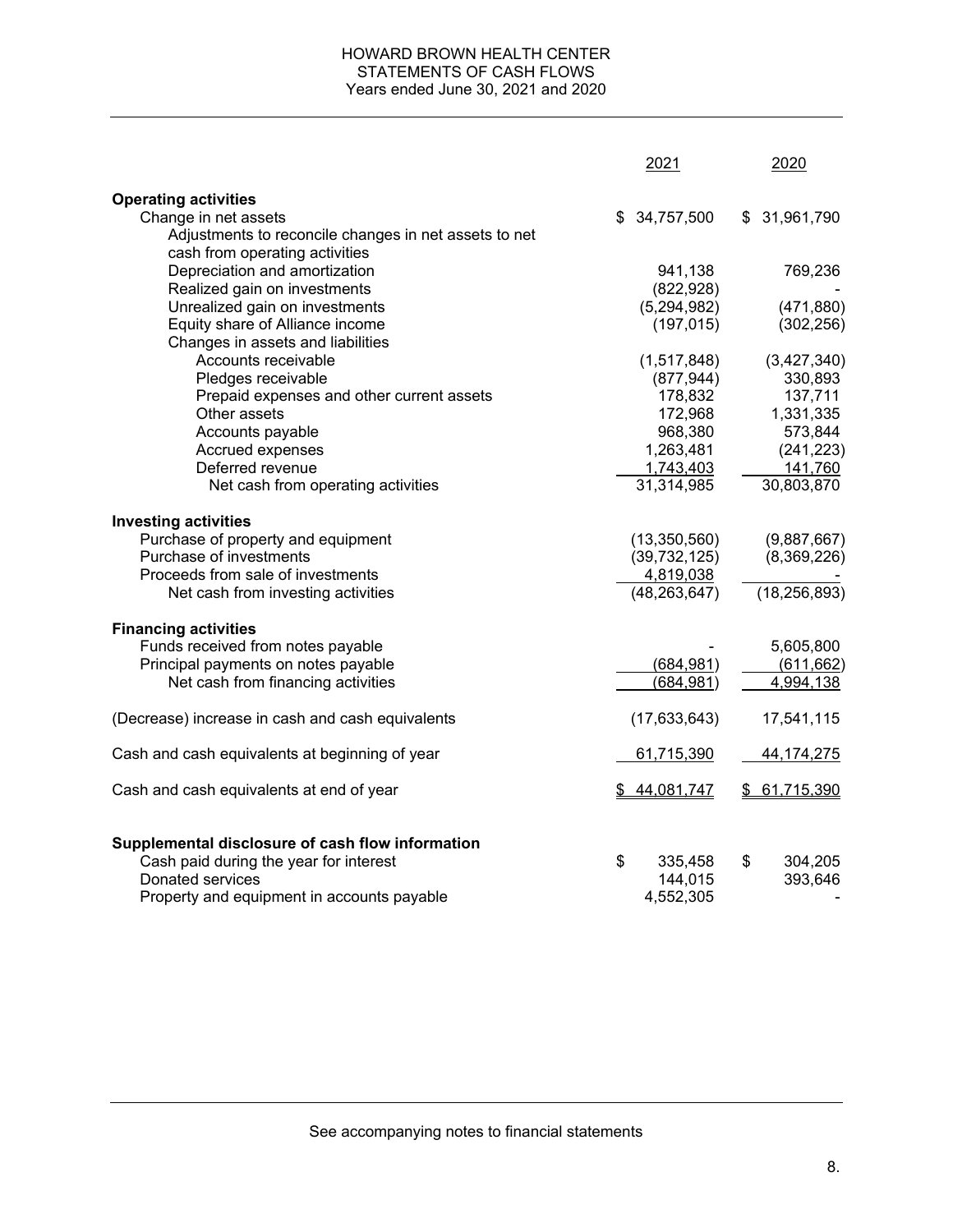## **NOTE 1 - SUMMARY OF SIGNIFICANT ACCOUNTING POLICIES**

Organization, Nature of Business: Howard Brown Health Center (the "Organization") provides a comprehensive array of healthcare and social services to a broad community with a focus on lesbian, gay, bi-sexual and transgender ("LGBTQ") communities. In addition to healthcare services, the Organization also conducts behavioral and clinical research in a variety of areas that impact wellness in the LGBTQ community.

Basis of Presentation: The financial statements have been prepared on the accrual basis of accounting in accordance with accounting principles generally accepted in the United States of America. The Organization reports information regarding its financial position and activities according to two classes of net assets: with donor restrictions and without donor restrictions.

Without Donor Restrictions – Net assets include resources which are not subject to donor-imposed restrictions plus those resources for which donor-imposed restrictions have been satisfied. Net assets without donor restrictions may be designated for specific purposes by action of the Board of Directors or may otherwise be limited by contractual agreements with outside parties.

With Donor Restrictions - Net assets subject to donor-imposed stipulations that may or will be met either by actions of the Organization and/or passage of time. Also included are net assets subject to donor-imposed restrictions which will never lapse, thus requiring that the funds be retained permanently. There were \$1,167,140 and \$1,000,000 in net assets with donor restrictions in perpetuity as of June 30, 2021 and June 30, 2020, respectively. At June 30, 2021 and 2020 net assets with donor restrictions consisted of the following:

|                                          | 2021                 | 2020                      |
|------------------------------------------|----------------------|---------------------------|
| Time<br>Specific programming             | 150.000<br>4,133,504 | 225,000<br>S<br>2,621,679 |
| Total net assets with donor restrictions | <u>4,283</u> .504    | \$ 2.846.679              |

Satisfaction of net assets with donor restrictions (i.e., the donor-stipulated purpose has been fulfilled or the stipulated time period has elapsed) are reported as a reclassification of net assets with donor restrictions to net assets without donor restrictions. Where the stipulation of the net assets with donor restrictions is fulfilled in the same year as the original contribution, the contribution is recorded as revenue without donor restrictions. Restrictions released during the periods ended June 30 are summarized as follows:

|                                 | 202.                | 2020                      |
|---------------------------------|---------------------|---------------------------|
| Time<br>Specific programming    | 75.000<br>1,588,772 | 96.500<br>-S<br>1,538,651 |
| Total releases from restriction | 1.663.772           | 1.635.151                 |

Cash and Cash Equivalents: Cash and cash equivalents consist of demand deposits in accounts insured up to \$250,000 per financial institution. The Organization considers all highly liquid investments purchased with an original maturity of three months or less to be cash equivalents. Financial instruments that potentially subject the Organization to concentrations of credit risk include the Organization's cash and cash equivalents. At certain times cash and cash equivalents may be in excess of federal insurance limits.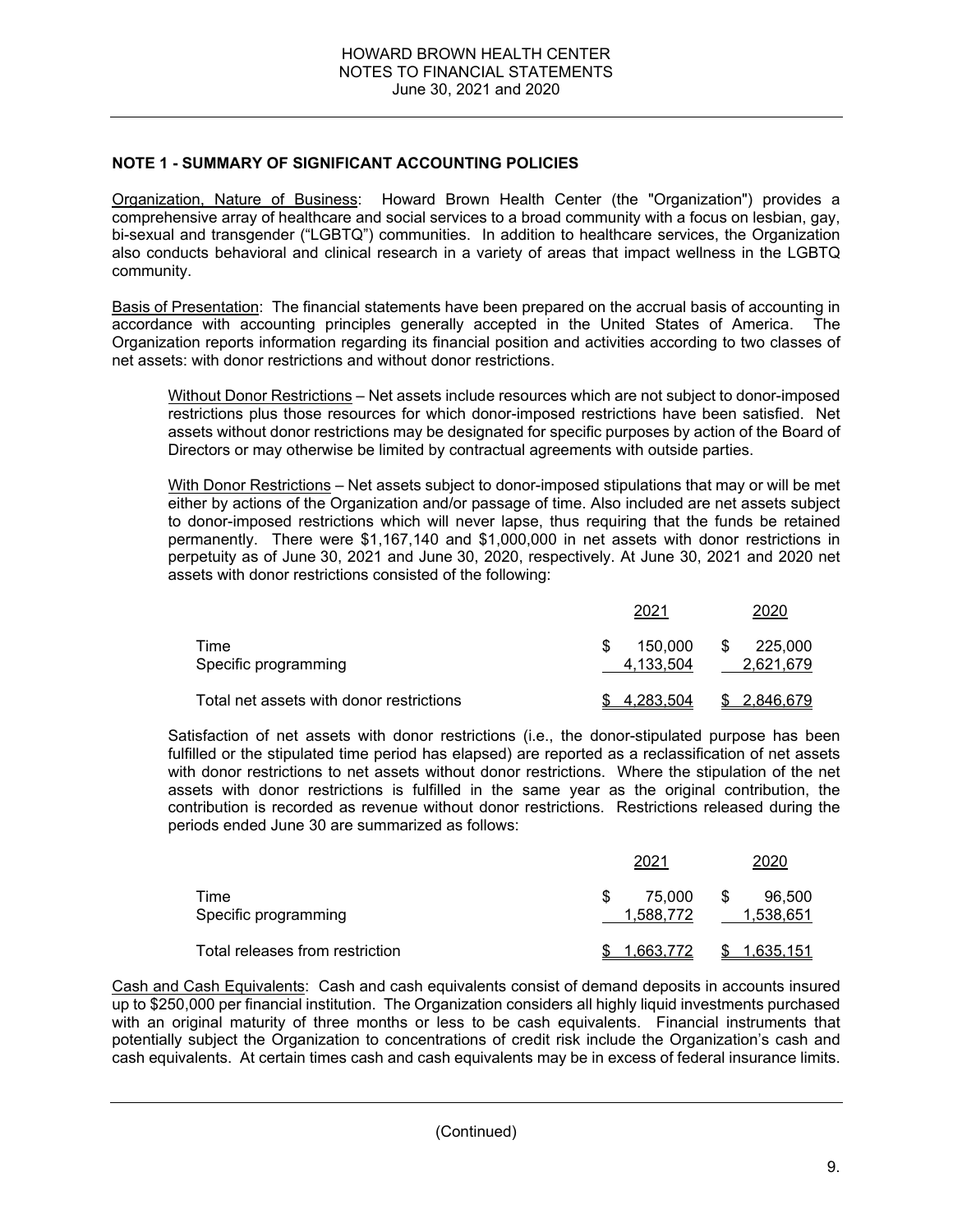Patient Accounts Receivable: Accounts receivable represents charges to patients, primarily on open account. The Organization reports patient accounts receivable at the amount that reflects the consideration to which the Organization expects to be entitled in exchange for providing patient care. Past due receivables are determined based on contractual terms. The Organization does not accrue interest on any of its accounts receivable. Adjustments to patient accounts are made to cover estimated contractual allowances and anticipated losses from patients, third-party payers and others. The net realizable value is determined by management based on the Organization's historical net collection percentages, specific patient circumstances, and general economic conditions. As payments are received, specific contractual adjustments detailed in the explanation of benefits are charged against the patient's account and the allowance. After all reasonable collection efforts have been exhausted patient accounts are written down net realizable value. Gross patient accounts receivable greater than 90 days outstanding at June 30, 2021 and 2020 were approximately \$752,914 and \$1,034,000.

Pledges Receivable: Pledges receivable that are expected to be collected within one year are recorded at net realizable value. Amounts that are expected to be collected within one year do not have a discount that has been applied to the receivable balance. During fiscal year 2021, the Organization began a capital campaign that received pledges spanning multiple years. These pledges have been discounted to net present value and this discount has been applied to this receivable balance. There were no long-term pledge receivables at June 30, 2020. Conditional promises to give are not included as support until the conditions are substantially met.

Property and Equipment and Related Depreciation: Property and equipment are stated at cost or, if donated, at estimated fair value upon donation, and are depreciated using the straight-line method over the assets' estimated useful lives ranging from 3 to 25 years. All productive assets with a cost when purchased, or fair value when donated, of over \$5,000 are capitalized. When assets are sold or otherwise disposed of, the assets and related accumulated depreciation are removed from the accounts, and the remaining gain or loss is included in operations. Repairs and maintenance costs are charged to expense as incurred. Capitalized works of art are not depreciated since they are expected to maintain their value.

Impairment of Long-Lived Assets: On an ongoing basis, the Organization reviews long-lived assets for impairment whenever events or circumstances indicate that the carrying amounts may be overstated. The Organization recognizes impairment losses if the undiscounted cash flows expected to be generated by the asset are less than the carrying value of the related asset. The impairment loss adjusts the assets to fair value. As of June 30, 2021 and 2020, management believes that no impairments exist.

Investments: Investments are valued at their fair values in the statements of financial position. Unrealized gains (losses) are included in the change in net assets. See Note 2 for additional information on the nature of the Organization's investments.

Investment in Alliance: Investment in Alliance consists of an investment in one organization for the years ended June 30, 2021 and 2020, on the equity method of accounting.

Equity Method Investment: The Organization accounts for its 25% investment in the Alliance of Chicago Community Health Services, LLC ("the Alliance") under the equity method of accounting. The Alliance was created to coordinate the sharing of resources and the development and integration of IT systems between and among its members. The Alliance also receives grants from government and private foundations. The Organization's share of equity gain in the Alliance (unconsolidated affiliate) was \$197,015 and \$302,256 for 2021 and 2020, and is included in the statements of activities in other revenues.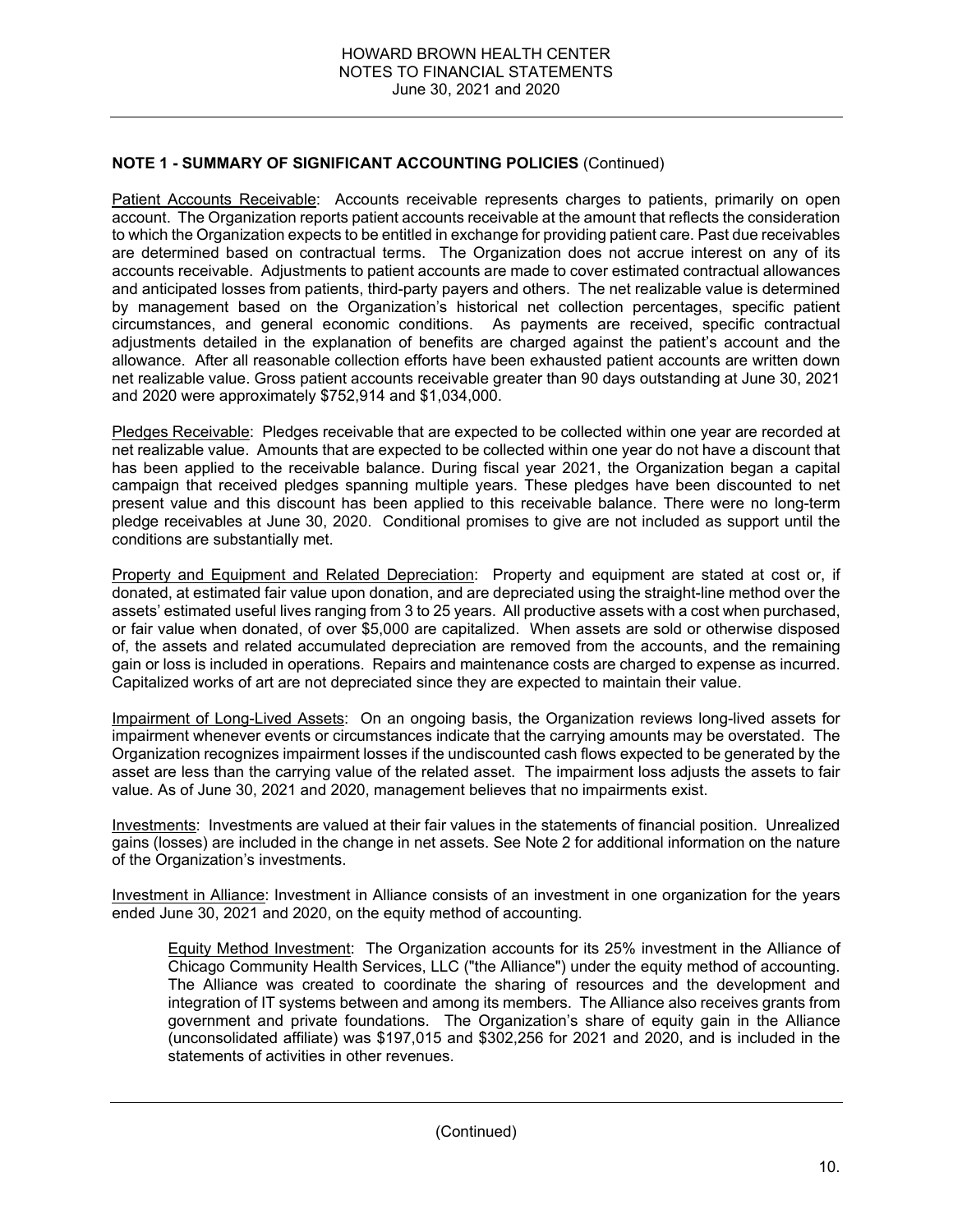Summarized financial information for the Alliance at June 30, 2021 and 2020 is as follows:

|                                 | 2021                                |   | 2020                                |
|---------------------------------|-------------------------------------|---|-------------------------------------|
| Assets<br>Liabilities<br>Eauity | 9.428.223<br>1,891,369<br>7,536,854 | S | 8,100,217<br>1.351.427<br>6,748,790 |

Deferred Rent: The Organization has various facility leases that provide for escalating rent payments over the life of the lease. Accounting principles generally accepted in the United States of America require that rent expense be recognized on a straight-line basis over the life of the lease. This accounting results in a non-interest-bearing liability (deferred rent) that increases during the early portion of the lease term, as the cash paid is less than the expense recognized, and reverses by the end of the lease term. These are recorded as accrued expenses.

Endowment: The Organization executed an endowment agreement with a donor in June 2020. The required endowment funds are restricted to support a summer fellowship program, in perpetuity, for individuals from underserved communities. The Organization utilizes the donor's agreement to govern the use of the endowment funds.

Changes in endowment net assets for years ended June 30, 2021 and 2020, are as follows:

|                                            | 2021           | 2020      |
|--------------------------------------------|----------------|-----------|
| Endowment net assets,<br>beginning balance | 1,000,000<br>S | \$        |
| Additions to restriction                   | 167.140        | 1,000,000 |
| Endowment net assets,<br>ending balance    | 1.167.140      | 1.000.000 |

Revenue Recognition: In May 2014, the FASB issued ASU 2014-09, *Revenue from Contracts with Customers*. The Organization adopted the new standard effective July 1, 2019, using the full retrospective method. The presentation of the amount of patient service revenue and change in net assets were unchanged upon adoption of the new standard however, during the year of adoption, the Organization determined that amounts historically considered to be bad debt should be considered an implicit price concession, as defined in FASB Accounting Standards Codification 606, "Revenue From Contracts With Customers". This resulted in changes to the presentation of revenues and the provision for bad debts in the statements of activities and functional expenses. Previously, the estimate for unrealizable amounts was recorded to the provision for bad debts and presented as a component of operating expenses. Upon reassessment during the year of adoption, the estimate for unrealizable amounts is now reflected as an implicit price concession as a reduction to arrive at net revenue.

The Organization reports patient service revenue at the amount that reflects the consideration to which the Organization expects to be entitled in exchange for providing patient care. These amounts are due from patients, third-party payors (including health insurers and government programs) and others and includes variable consideration for retroactive adjustments due to settlement of audits and reviews. Generally, the Organization bills the patients and third-party after the services are performed. Revenue is recognized as performance obligations are satisfied.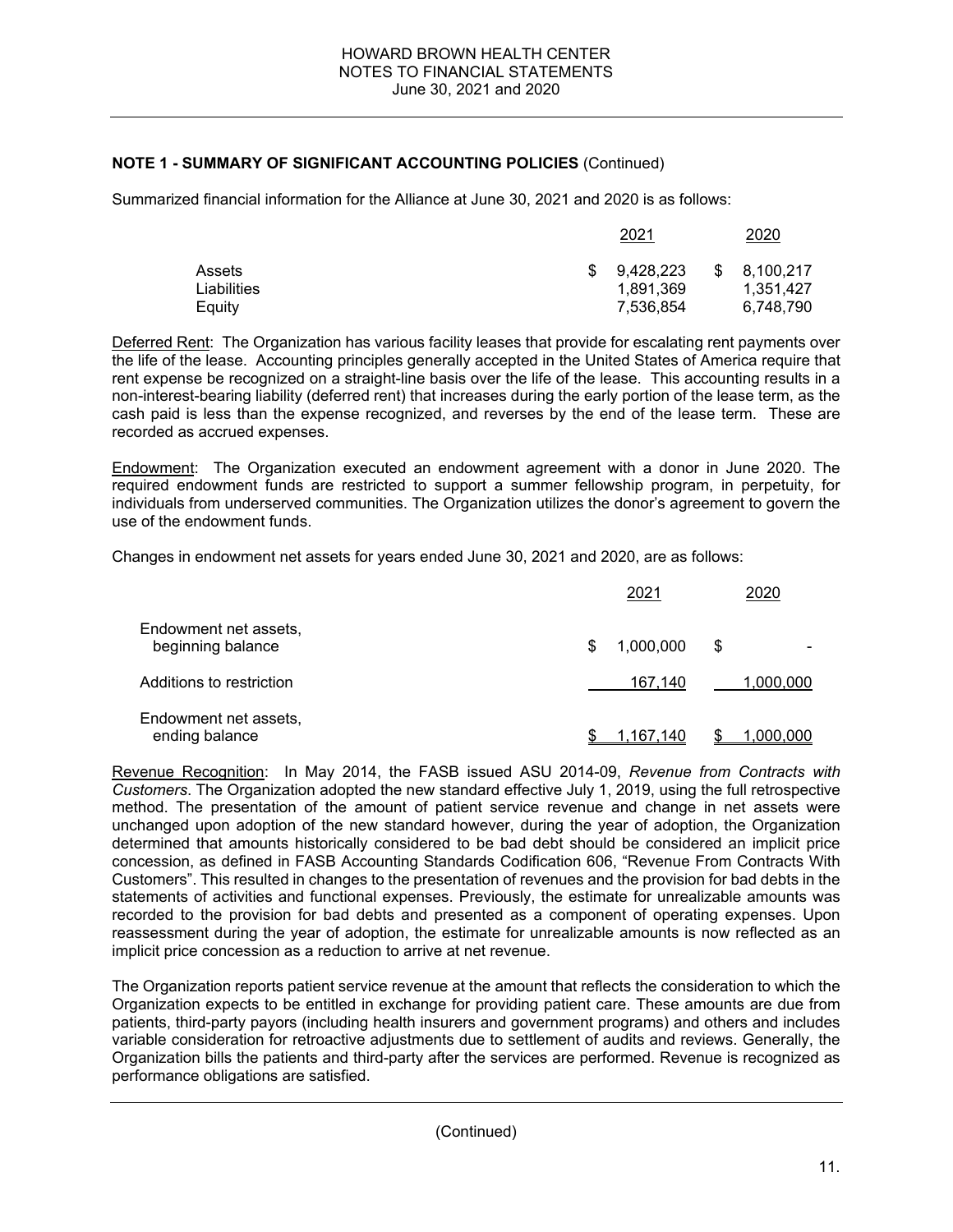Included in patient service revenue is pharmacy revenue from the 340B program. The 340B program allows the Organization to purchase certain outpatient drugs from manufacturers at discounted rates. The Organization contracts with third-party pharmacies to fill prescriptions for eligible 340 Program patients. The performance obligation for patient care through the 340B program is satisfied when medications are dispensed.

Performance obligations are determined based on the nature of the services provided by the Organization. Revenue for performance obligations satisfied at a point in time is recognized when patient service is provided, and the Organization does not believe it is required to provide additional services to the patient.

The Organization determines the transaction price based on standard charges for goods and services provided, reduced by explicit price concessions (i.e. contractual adjustments) provided to third-party payors and implicit price concessions provided to self-pay patients. The Organization determines its estimates of contractual adjustments and discounts based on contractual agreements, its discount policies, and historical experience. The Organization determines its estimate of implicit price concessions based on its historical collection experience.

Agreements with third-party payors provide for payments at amounts less than established charges. Major third-party payors included Medicare, Medicaid, and commercial insurance. Laws and regulations concerning government programs are complex and subject to varying interpretation. As a result of investigations by governmental agencies, various health care organizations have received requests for information and notices regarding alleged noncompliance with those laws and regulations, which, in some instances, have resulted in organizations entering into significant settlement agreements. Compliance with such laws and regulations may also be subject to future government review and interpretation as well as significant regulatory action, including fines, penalties, and potential exclusion from the related programs. There can be no assurance that regulatory authorities will not challenge the Organization's compliance with these laws and regulations, and it is not possible to determine the impact (if any) such claims, or penalties would have upon the Organization. In addition, the contracts the Organization has with commercial payors also provide for retroactive audit and review of claims.

Settlements with third-party payors for retroactive revenue adjustments due to audits, reviews or investigations are considered variable consideration and are included in the determination of the estimated transaction price for providing patient care. These settlements are estimated based on the terms of the payment agreement with the payor, correspondence from the payor and the Organization's historical settlement activity, including an assessment to ensure that it is probable that a significant reversal in the amount of cumulative revenue recognized will not occur when the uncertainty associated with the retroactive adjustment is subsequently resolved. Estimated settlements are adjusted in future periods as adjustments become known (that is, new information becomes available), or as years are settled or are no longer subject to such audits, reviews, and investigations.

Generally, patients who are covered by third-party payors are responsible for related deductibles and coinsurance, which vary in amount. The Organization estimates the transaction price for patients with deductibles and coinsurance and from those who do not have insurance based on historical experience and current market conditions. The initial estimate of the transaction price is determined by reducing the standard charge by any contractual adjustments, discounts, and implicit price concessions. Subsequent changes to the estimate of the transaction price are generally recorded as adjustments to patient service revenue in the period of the change. For the years ended June 30, 2021 and 2020, additional revenue recognized due to changes in its estimates of implicit price concessions, discounts, and contractual adjustments was not considered material. Subsequent changes that are determined to be the result of an adverse change in the patient's ability to pay are recorded as bad debt expense.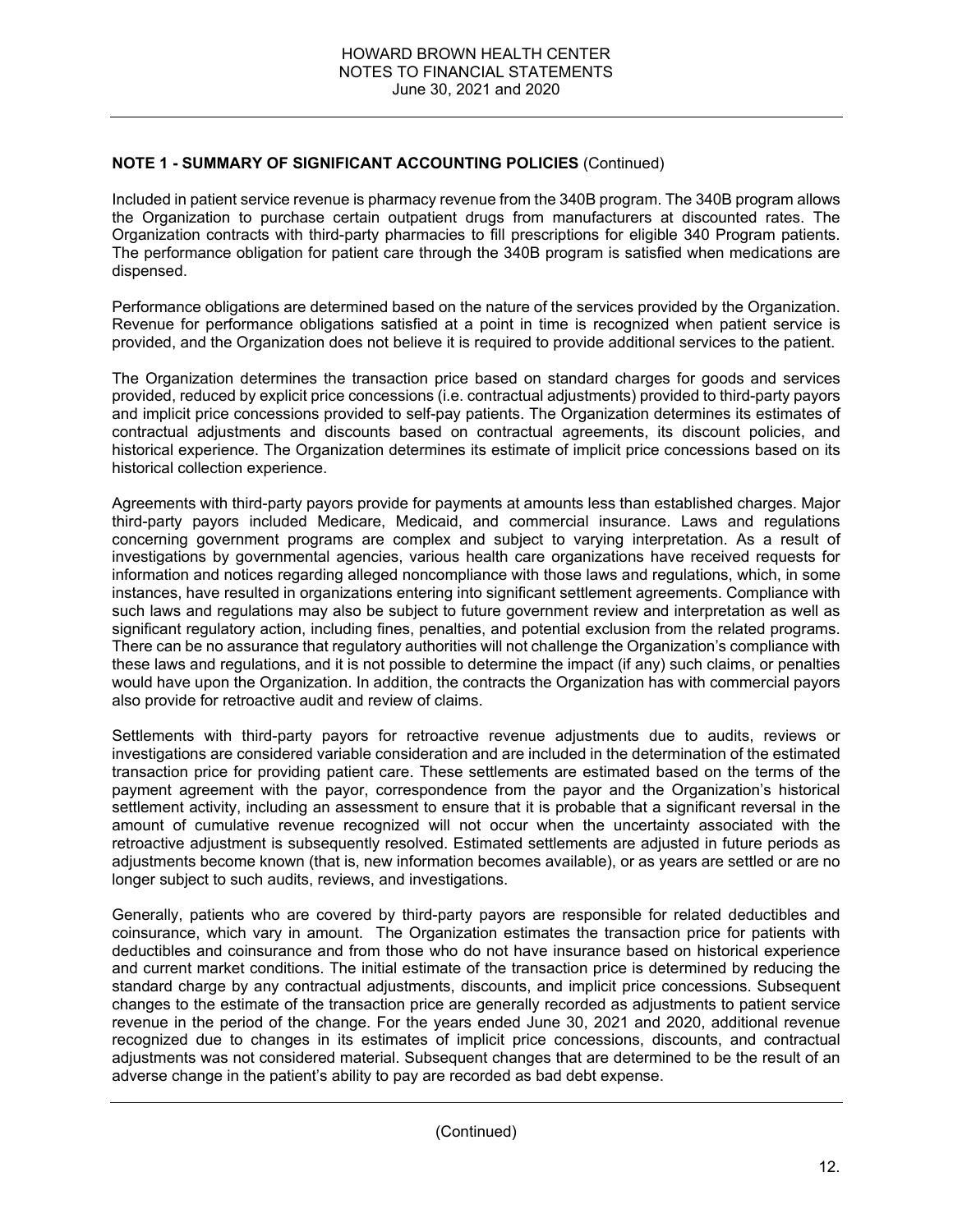Revenues are reported as increases in net assets without donor restrictions, unless use of the related assets is limited by donor-imposed restrictions. Expenses are reported as decreases in net assets without donor restrictions. Gains and losses on investments are reported as increases or decreases in net assets without donor restrictions unless their use is restricted by explicit donor stipulations or by law.

Patient Service Revenue: Patient service revenue, net of contractual allowances, implicit price concessions, and discounts, by major payer sources, is as follows:

|                                                                 | Medicare |             | Medicaid    |             | Self Pay      | Total        |
|-----------------------------------------------------------------|----------|-------------|-------------|-------------|---------------|--------------|
| June 30, 2021                                                   |          |             |             |             |               |              |
| Gross patient charges                                           | \$       | 818.854     | \$4,279,928 | \$3,930,905 | \$4,405,305   | \$13,434,922 |
| Less:<br>Contractual allowances,<br>implicit price concessions, |          |             |             |             |               |              |
| and discounts                                                   |          | 370,702     | 1,334,346   | 1,659,584   | 873,371       | 4,238,003    |
| Charity care                                                    |          |             |             |             | 1,449,083     | 1,499,083    |
| Patient service revenue,                                        |          |             |             |             |               |              |
| excluding 340B pharmacy                                         |          | 448,152     | \$2,945,582 | \$2,271,321 | \$2,082,851   | \$7,747,906  |
| June 30, 2020                                                   |          |             |             |             |               |              |
| Gross patient charges                                           |          | \$1,275,696 | \$3,735,038 | \$4,483,819 | \$4,573,419   | \$14,067,972 |
| Less:                                                           |          |             |             |             |               |              |
| Contractual allowances,<br>implicit price concessions,          |          |             |             |             |               |              |
| and discounts                                                   |          | 737,357     | 958,641     | 1,821,646   | 1,611,236     | 3,082,192    |
| Charity care                                                    |          |             |             |             | 2,085,036     | 2,085,036    |
| Patient service revenue,                                        |          |             |             |             |               |              |
| excluding 340B pharmacy                                         | \$       | 538,339     | \$2,776,397 | \$2,662,173 | 877,147<br>\$ | \$6,854,056  |

The amounts above do not include the 340B pharmacy revenue of approximately \$172,934,000 and \$162,144,000 for the years ended June 30, 2021 and 2020, respectively.

Charity Care: The Organization provides charity care (care for which the Organization receives no payment, revenue or grant reimbursement) to patients who meet certain criteria under its charity care policy without charge or at amounts less than its established rates. Because collection of amounts determined to qualify as charity care is not pursued, such amounts are not reported as revenue. Records are maintained to identify and monitor the level of charity care provided including the amount of charges foregone for services and supplies furnished.

The estimated costs incurred by the Organization to provide these services to patients who are unable to pay was approximately \$10,136,000 and \$14,610,000 for 2021 and 2020, respectively. The estimated costs of these charity care services was determined using a ratio of certain costs to gross charges and applying that ratio to the gross charges associated with providing care to charity patients for the period. Gross charges associated with providing care to charity patients includes only the related charges for those patients who are financially unable to pay and qualify under the Organization's charity care policy and that do not otherwise qualify for reimbursement from a government program. During 2021 and 2020, the Organization received grant revenue of approximately \$7,919,000 and \$4,491,000 to help defray the costs of indigent care.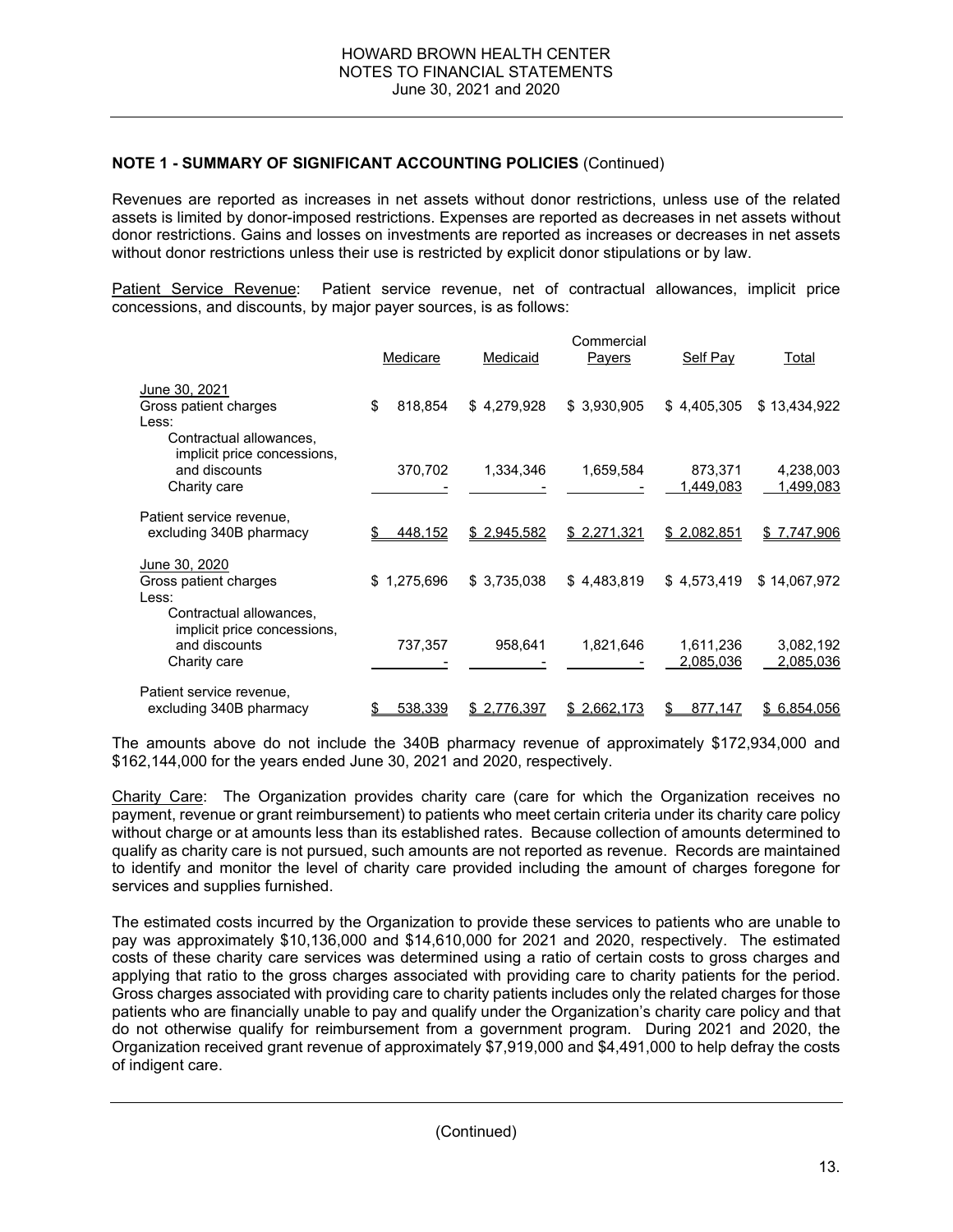Government Grants and Contracts: Government grants and contracts are recognized as income in the period in which expenses are incurred. Subcontractor expense results from certain contracts passed through to sub-recipients.

Resale Shop: The Organization operates three resale shops supported solely by donations of secondhand goods. Revenue from sales of donated goods at the date of sale are recorded as direct public support in the statement of activities. Revenue earned from sale of donated second-hand goods were approximately \$2,165,000 and \$2,439,000 for 2021 and 2020, respectively.

Incentive Program Revenue: The Patient Protection and Affordable Care Act of 2010 (PPACA), the American Recovery and Reinvestment Act of 2009 (ARRA) and the Medicare Improvements for Patients and Providers Act of 2008 (MIPPA) all include provisions for incentive revenue to be provided to physicians who participate in providing data on quality measures or utilize electronic prescription, or demonstrate meaningful use of certified electronic health records technology, within their practice of medicine. The Organization follows the gain contingency method of revenue recognition with regard to these types of incentive programs, whereby revenue is recognized under notification from governmental authorities that incentive program revenue has been earned and/or actual payment has been received. Total incentive program revenue recognized in 2021 and 2020 was \$229,561 and \$144,262, respectively. Such incentive revenue is included in other revenues in the statements of activities.

Functional Allocation of Expenses: The costs of providing various programs and supporting activities are presented on the statements of functional expenses. Accordingly, certain costs have been allocated among the programs and supporting services benefited.

The Organization's activities are reported in the following nine functional expense categories: medical, youth services, behavioral health, research, and prevention, all of which are program services; development, which includes general fundraising/benefits and grant writings; public relations, which includes marketing; Brown Elephant, which are the resale shop operations; and general and administrative, which includes all other types of expenses. Expenses that are common to program services, development and general and administrative expenses are allocated based on estimates of management. The allocations of supporting activities to the functional expenses are done in a manner that represents an approximation of the benefits accruing to that function. Such allocations are done based on either salary expense ratios or individual line item expense ratios.

Income Tax Status: The Organization is incorporated under the laws of the State of Illinois as a not-forprofit organization. The Organization has received a determination letter from the Internal Revenue Service indicating that it is a tax-exempt organization as provided in Section 501(c)(3) of the Internal Revenue Code of 1986 and, except for taxes pertaining to unrelated business income, is exempt from federal and state income taxes. No provision has been made for income taxes in the accompanying financial statements as the Organization had no material unrelated business income in fiscal years 2021 and 2020.

The Organization follows guidance issued by the FASB with respect to accounting for uncertainty in income taxes. A tax position is recognized as a benefit only if it is "more likely than not" that the tax position would be sustained in a tax examination, with a tax examination being presumed to occur. The amount recognized is the largest amount of tax benefit that is greater than 50% likely of being realized on examination. For tax positions not meeting the "more likely than not" test, no tax benefit is recorded. The Organization recognizes interest and penalties related to unrecognized tax benefits in interest and income tax expense, respectively. The Organization has no amounts accrued for interest or penalties as of June 30, 2021 or 2020. The Organization does not expect the total amount of unrecognized tax benefits to significantly change in the next 12 months.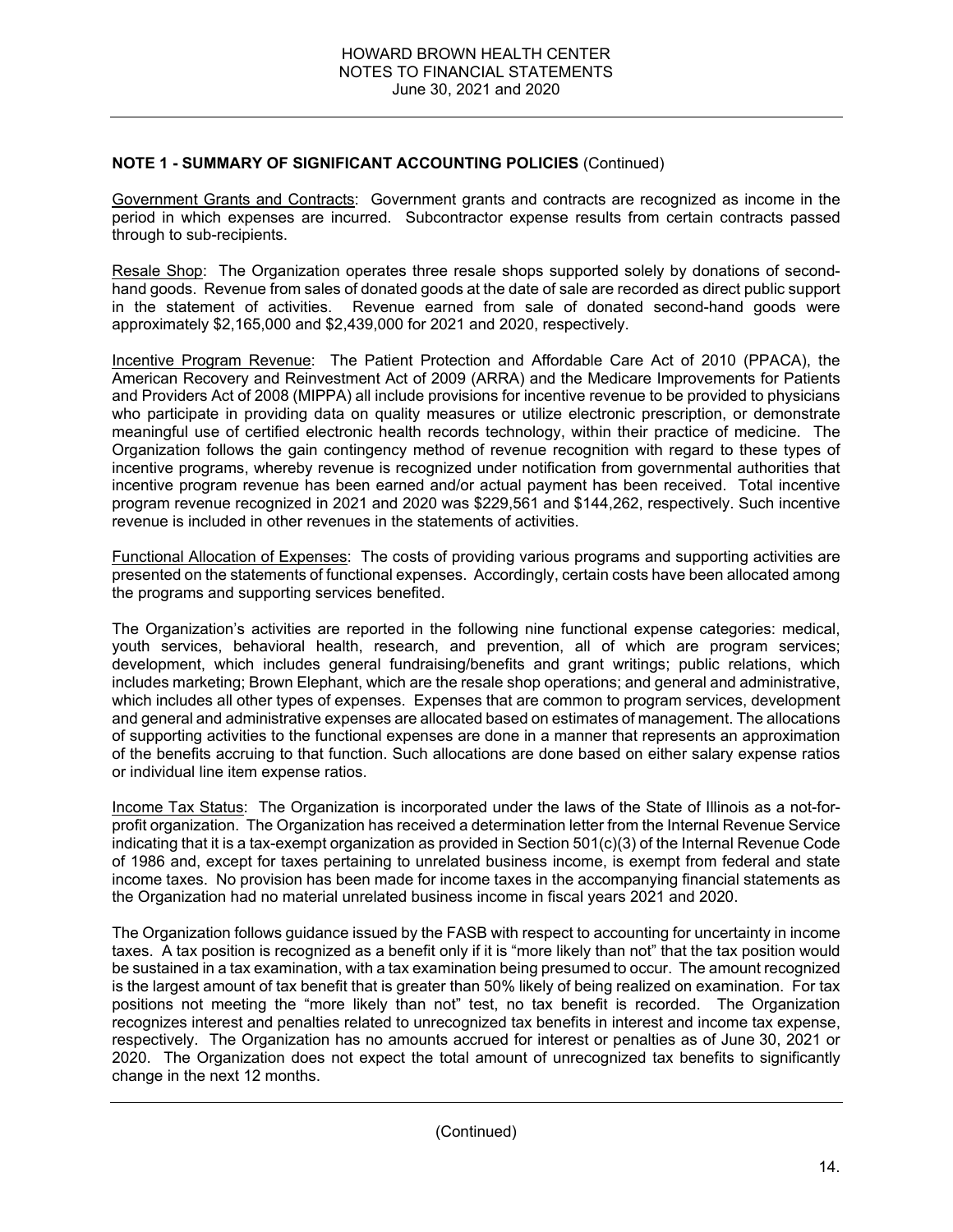The Organization has applied this criterion to all tax positions for which the statute of limitations remains open. The Organization has determined that its tax provisions satisfy the more likely than not criterion and that no provision for income taxes is required at June 30, 2021 or 2020.

Donated Services: Various services and support (primarily professional fees) for the Organization's operations and staff members have been provided by volunteers with specialized skills. The Organization recognizes the estimated fair value of the donated services as a contribution when such services are rendered. Included in the financial statements are contributions from such donated services and the corresponding expenses of approximately \$144,000 and \$394,000 for 2021 and 2020.

Use of Estimates: The preparation of financial statements in conformity with accounting principles generally accepted in the United States of America requires management to make estimates and assumptions that affect the reported amounts of assets and liabilities, and disclosure of contingent assets and liabilities at the date of the financial statements and the reported amounts of revenue and expense during the reporting period. Areas where significant estimates that are sensitive to change in the near term are used in the accompanying financial statements include allowances for contractual adjustments and doubtful accounts and incurred but not reported self-funded health insurance liability. Actual results may differ from these estimates.

Concentrations: At June 30, 2021 and 2020, substantially all of the Organization's cash and cash equivalents were with two financial institutions. At times amounts on deposit may exceed federally insured limits which represents a concentration of credit risk; however, management monitors this risk and believes the likelihood of loss to be remote.

Performance Indicator: The statement of activities include operating income as the performance indicator.

Reclassifications: Certain reclassifications have been made to the prior year amounts to conform to the current year presentation. These reclassifications had no effect on the change in net assets or total net assets.

Upcoming Accounting Guidance: In February 2016, the FASB issued ASU 2016-02, *Leases*. This ASU affects any entity that enters into a lease, with some specified scope exemptions. The main difference between previous GAAP and this ASU is the recognition of lease assets and lease liabilities by lessees for those leases classified as operating leases under previous GAAP. The new standard is effective for the Organization in the fiscal year ending June 30, 2023. The Organization has not yet implemented this ASU and is in the process of assessing the effect on the Organization's financial statements.

Coronavirus Impact: In December 2019, a novel strain of coronavirus surfaced and has spread around the world, with resulting business and social disruption. The coronavirus was declared a Public Health Emergency of International Concern by the World Health Organization on January 30, 2020. Government actions undertaken to contain the coronavirus have impacted the Organization. While the Organization's visit volumes have declined as a result of the coronavirus, 340B pharmacy revenue has not been materially impacted as of the date of issuance of the financial statements.

The Organization has received either in the form of cash or in the form of contractual commitments approximately \$11,851,000 and \$10,850,000 in COVID-19 related funding in 2021 and 2020, respectively. The funding includes approximately \$5,600,000 received in April 2020 in the form of a Paycheck Protection Program (PPP) loan as more fully described in Note 12. The residual funding, approximately \$5,250,000, was received during the year ended June 30, 2021.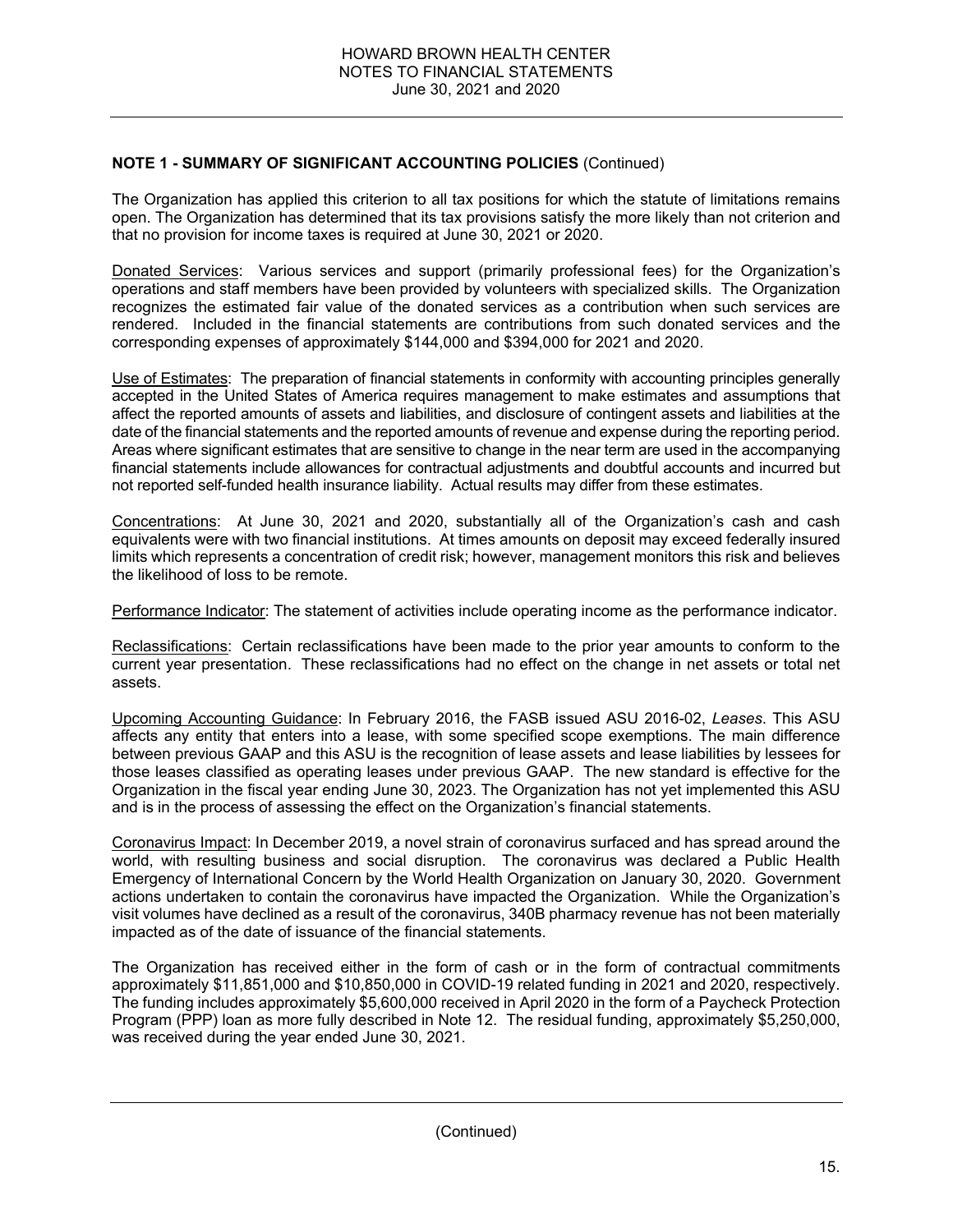### **NOTE 2 - INVESTMENTS AND FAIR VALUE MEASUREMENTS**

Fair value is defined as the price that would be received for an asset or paid to transfer a liability (an exit price) in the Organization's principal or most advantageous market in an orderly transaction between market participants on the measurement date.

Accounting principles generally accepted in the United States of America require an entity to maximize the use of observable inputs and minimize the use of unobservable inputs when measuring fair value. Three levels of inputs may be used to measure fair value:

Level 1: Quoted prices (unadjusted) for identical assets or liabilities in active markets that the entity has the ability to access as of the measurement date. The fair values of mutual funds, US equities, and international equities that are readily marketable are determined by obtaining quoted prices on nationally recognized securities exchanges (level 1 inputs).

Level 2: Significant other observable inputs other than Level 1 prices such as quoted prices for similar assets or liabilities; quoted prices in markets that are not active; or other inputs that are observable or can be corroborated by observable market data.

Level 3: Significant unobservable inputs that reflect a reporting entity's own assumptions about the assumptions that market participants would use in pricing an asset or liability.

In many cases, a valuation technique used to measure fair value includes inputs from multiple levels of the fair value hierarchy. The lowest level of significant input determines the placement of the entire fair value measurement in the hierarchy.

Certain investments held by the Organization are valued based on the net asset value ("NAV") determined by the investment manager. These investments are not classified in the fair value hierarchy, however they have been included in the table below to permit reconciliation to the total value of investments reported in the statement of financial position.

Howard Brown invests in a proprietary investment vehicle offered by Alliance Bernstein that utilizes a strategy to mitigate overall portfolio risk by adjusting asset mix in response to changing levels of market risks and expected returns. The proprietary investment vehicle consists of registered mutual fund portfolios that allow modifications to the overall exposure to stocks, bonds, currencies, and other asset classes, while remaining consistent with the stated investment objectives. There are no outstanding capital commitments, and the Organization has the ability to redeem their investment on a daily basis.

The following table presents information about the Organization's assets measured at fair value on a recurring basis as of June 30, 2021 and June 30, 2020 and the valuation techniques used by the Organization to determine those fair values:

|                                  |                          |    |                              | June 30, 2021            |                          |   |              |
|----------------------------------|--------------------------|----|------------------------------|--------------------------|--------------------------|---|--------------|
|                                  | Level 1                  |    | _evel 2                      | Level 3                  | <b>NAV</b>               |   | Total        |
| Cash                             | 100.415                  | S  | $\overline{\phantom{0}}$     | $\overline{\phantom{a}}$ | $\overline{\phantom{0}}$ | S | 100.415      |
| Fixed income mutual funds        | 10,475,526               |    | $\qquad \qquad \blacksquare$ |                          | $\blacksquare$           |   | 10,475,526   |
| US equities                      | 11,066,014               |    | $\qquad \qquad \blacksquare$ |                          | $\blacksquare$           |   | 11,066,014   |
| International equities           | 13,337,272               |    | $\overline{\phantom{0}}$     |                          | $\overline{\phantom{0}}$ |   | 13,337,272   |
| Dynamic asset allocation overlay | $\overline{\phantom{0}}$ |    | $\overline{\phantom{0}}$     |                          | 14,892,876               |   | 14,892,876   |
|                                  | \$34.979.227             | \$ | $\overline{\phantom{0}}$     |                          | \$14,892,876             |   | \$49,872,103 |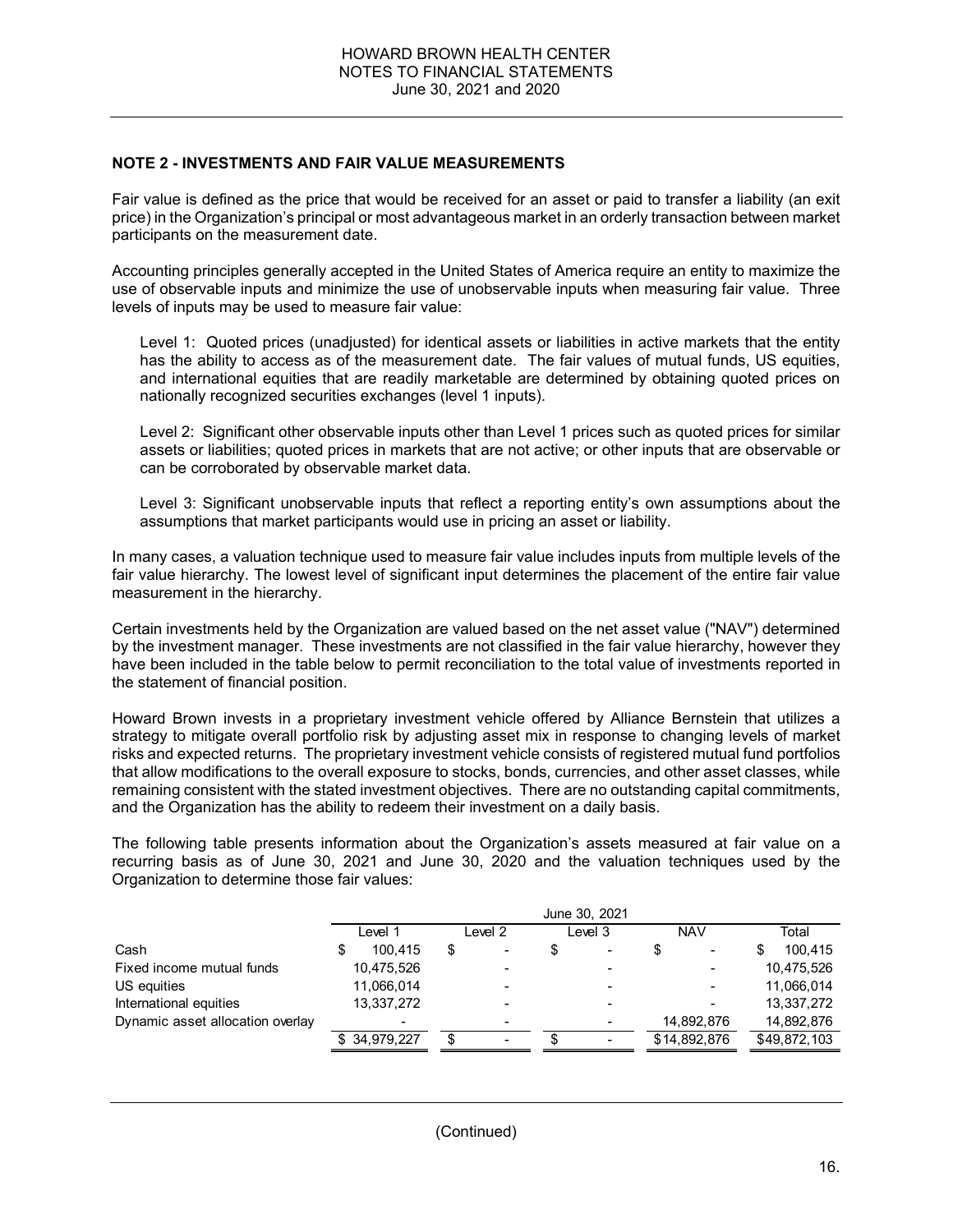US equities 1,942,454 1,942,454 International equities 2,390,105 - - - 2,390,105 Dynamic asset allocation overlay  $\overline{a}$  -  $\overline{a}$  -  $\overline{a}$  -  $\overline{a}$  2,648,928 2,648,928

 $$ 6,192,178$  \$ - \$ - \$ 2,648,928 \$ 8,841,106

|                           |                    |                          | June 30, 2020 |                |            |                          |      |           |
|---------------------------|--------------------|--------------------------|---------------|----------------|------------|--------------------------|------|-----------|
|                           | Level <sup>1</sup> | Level <sub>2</sub>       |               | Level 3        | <b>NAV</b> |                          |      | Total     |
| Cash                      | 18.799             | $\blacksquare$           |               | $\sim$         |            | $\sim$                   | - \$ | 18,799    |
| Fixed income mutual funds | 1,840,820          | $\overline{\phantom{0}}$ |               | $\blacksquare$ |            | $\overline{\phantom{a}}$ |      | 1,840,820 |

### **NOTE 2 - INVESTMENTS AND FAIR VALUE MEASUREMENTS** (Continued)

Investment return includes the following amounts for the years ended June 30:

|                  | 2021      | 2020           |
|------------------|-----------|----------------|
| Interest         | \$<br>149 | \$<br>930      |
| <b>Dividends</b> | 371,628   | 5,813          |
| Realized gain    | 822,928   |                |
| Unrealized gain  | 5,294,982 | 471,880        |
|                  | 6,489,687 | <u>478,623</u> |

# **NOTE 3 - CONTRACTUAL AGREEMENTS**

The Organization's principal contractual agreements are as follows:

Health Resources and Services Administration (Ryan White Part A): Funded by HRSA HIV/AIDS Bureau, the Organization sub-contracted with CDPH to provide Ambulatory Outpatient Medical Care, Behavioral Health Services, Substance Use Treatment, Early Intervention Services, and Psychosocial Support Services to individuals living with HIV.

Health Resources and Services Administration (Ryan White Part C): The Organization contracted with HRSA's HIV/AIDS Bureau to conduct Outpatient Early Intervention and Primary Care Services to HIVinfected individuals.

Health Resources and Services Administration (Ryan White Part D): The Organization contracted with HRSA's HIV/AIDS Bureau to provide Medical Services, Mental Health Services, and Case Management to HIV-positive women, infants, children and youth.

Health Resources and Services Administration (Bureau of Primary Health Care): The Organization was awarded Community Health Center funding, which provides Federally Qualified Health Center (FQHC) status and eligibility for medical malpractice insurance through the Federal Tort Claims Act. FQHC status also provides eligibility for participation in the 340b pharmaceutical program.

Centers for Disease Control: The Organization was awarded multi-year funding to provide outreach and HIV testing services and linkage to care services; University of Chicago Medical Center and Project Vida are subrecipients for this award, expanding the reach of testing services throughout the City.

Health Resources and Services Administration:Funded by HRSA, Epidemiology and Laboratory Capacity for Infectious Diseases, the Organization sub-contracted with CDPH to provide Contact Tracing and Technical Assistance to other organizations developing Contact Tracing programs.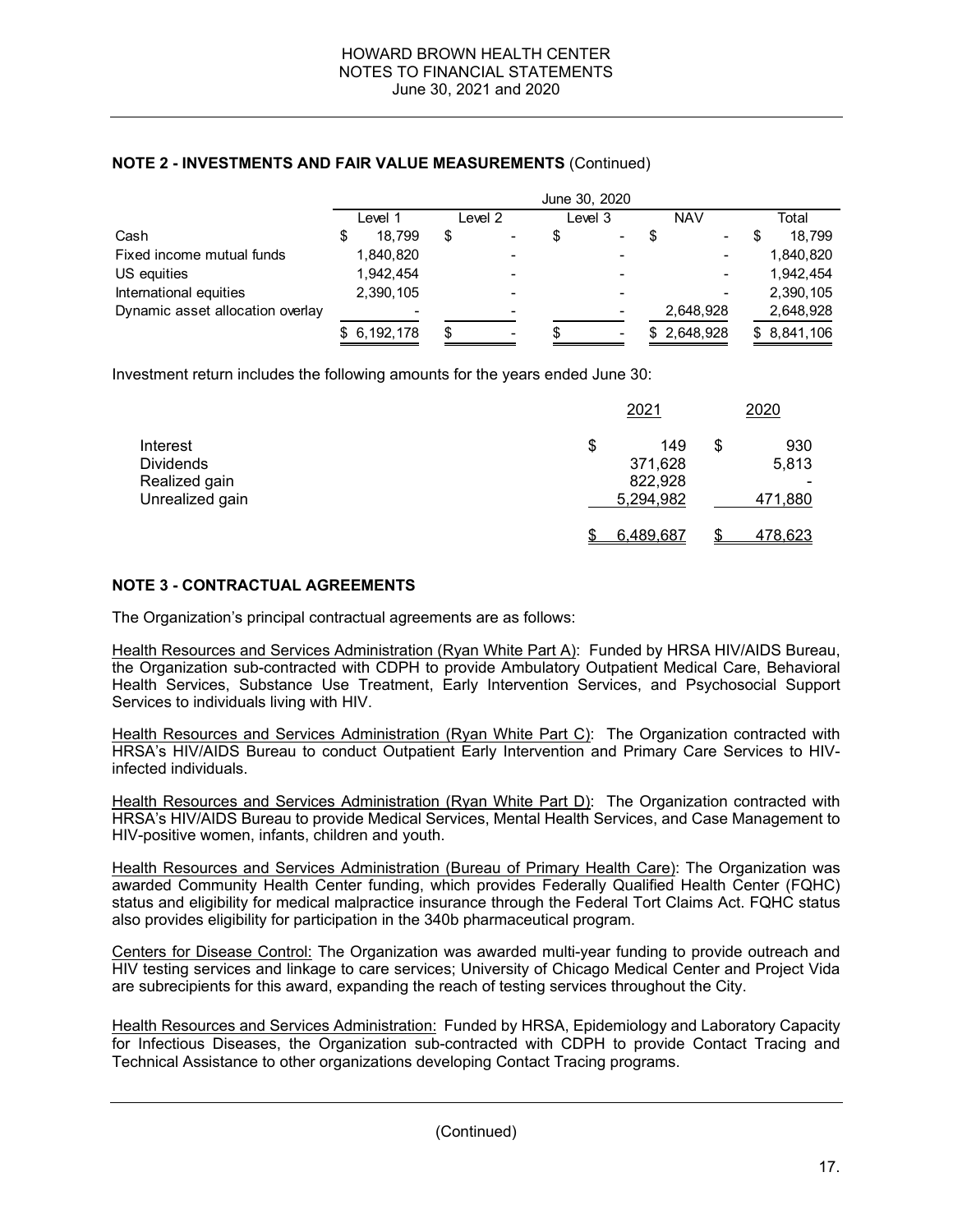## **NOTE 3 - CONTRACTUAL AGREEMENTS** (Continued)

The Organization also has numerous federal, state and local grants for the purpose of providing medical services, research, case management services, as well as prevention and education programs, to the gay, lesbian, bisexual and transgender community.

As described above, the Organization receives a significant amount of its funding from federal government agencies, though grants and other arrangements. Accordingly, the Organization's management is responsible for administering and managing these funds in accordance with the specific terms and provisions of the underlying grants or contracts as well as the general compliance and administrative rules to which any recipient of federal funds must adhere.

## **NOTE 4 - PROPERTY AND EQUIPMENT**

At June 30, property and equipment consist of:

|                                                | 2021         | 2020         |
|------------------------------------------------|--------------|--------------|
| Land                                           | \$10,983,353 | \$5,794,709  |
| Buildings and improvements                     | 16,638,021   | 13,149,750   |
| <b>Construction in Progress</b>                | 8,781,625    | 963,500      |
| Leasehold improvements                         | 4.114.582    | 3,498,706    |
| <b>Furniture and fixtures</b>                  | 46,388       | 46,388       |
| Office equipment                               | 609,607      | 343.294      |
| Software                                       | 258,805      | 258,805      |
| Medical equipment                              | 580,696      | 235,787      |
| Vehicles                                       | 359,239      | 178,512      |
|                                                | 42,372,316   | 24,469,451   |
| Less accumulated depreciation and amortization | 5,049,526    | 4,108,388    |
|                                                | \$37,322,790 | \$20,361,063 |

## **NOTE 5 - PRETAX SAVINGS PLAN**

The Organization maintains a 401(k) savings plan covering substantially all employees with three months of service. Employees can contribute up to 90% of their compensation, subject to Internal Revenue Code limits. Effective September 1, 2018 eligible employees who contribute up to 5% of their salary to a 401(k) will receive a match. The Organization made contributions to the Plan of \$1,387,991 and \$1,128,175 in 2021 and 2020, respectively.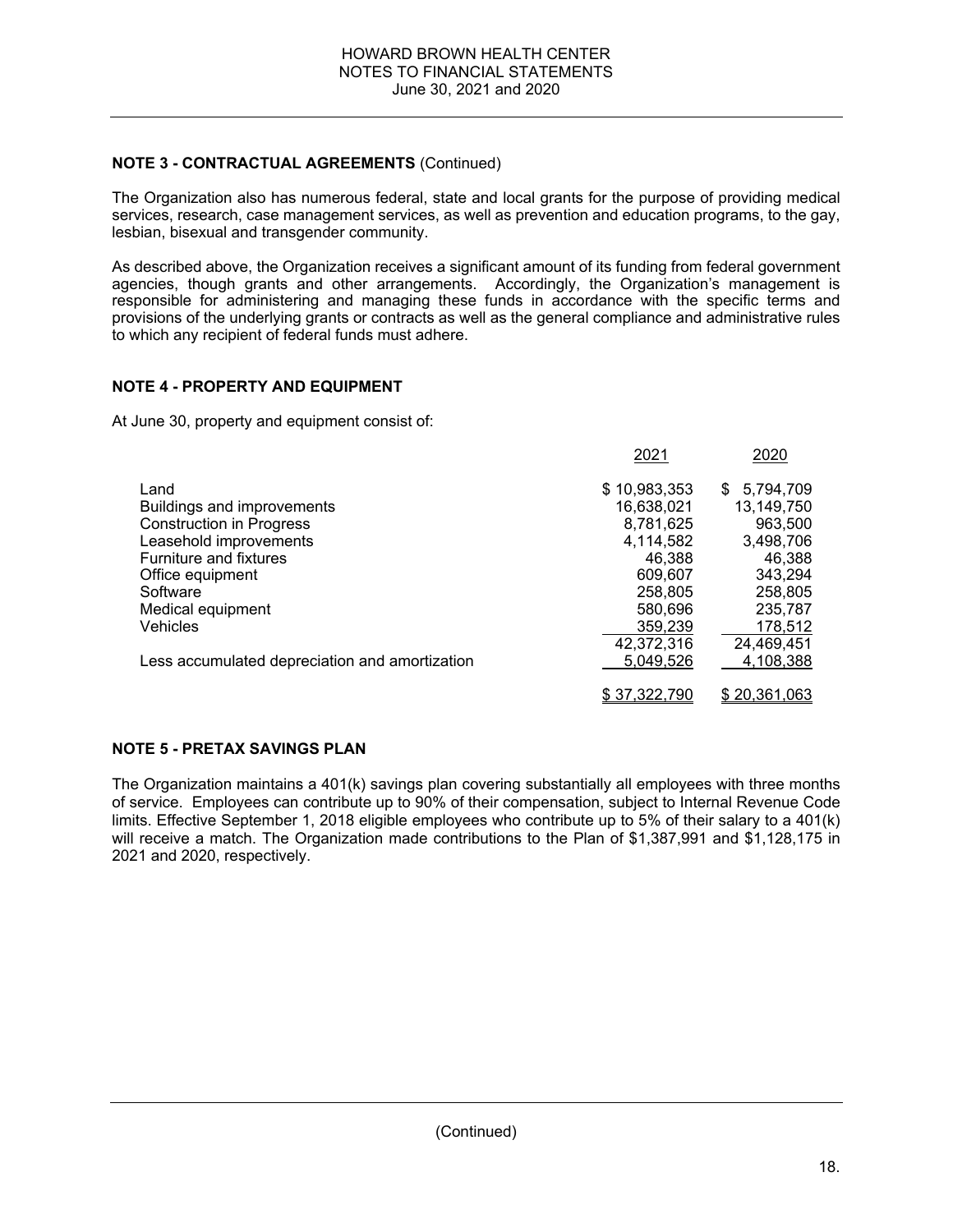## **NOTE 6 - LEASES**

At June 30, 2021 and 2020, the Organization was obligated for future rentals under various non-cancelable operating leases for their operating facilities. Monthly payments range from \$1,000 to \$27,708 through 2032, and various leases include escalation clauses and renewal options. Future minimum lease payments are as follows:

| 2022       | 1,244,396<br>\$. |
|------------|------------------|
| 2023       | 1,210,993        |
| 2024       | 1,054,515        |
| 2025       | 836,313          |
| 2026       | 836,313          |
| Thereafter | 2,594,839        |
| Total      | <u>7,777,369</u> |

Rent expense for 2021 and 2020 was approximately \$1,563,522 and \$1,128,175, which is included in occupancy and utilities expense in the statements of functional expenses.

## **NOTE 7 - NOTES PAYABLE AND LETTER OF CREDIT**

A summary of notes payable at June 30 is as follows:

|                                                                                                                                                                                                                                                       | 2021          | 2020            |
|-------------------------------------------------------------------------------------------------------------------------------------------------------------------------------------------------------------------------------------------------------|---------------|-----------------|
| Bank mortgage note (IFF) secured by real estate at 4025 N.<br>Sheridan with monthly payments of \$18,561, including interest at<br>$5.00\%$ .                                                                                                         | \$<br>698,232 | \$<br>881,068   |
| Bank mortgage note (IFF) secured by real estate at 6500 N. Clark<br>with monthly payments of \$25,372 including interest at 6.035%.                                                                                                                   | 2,430,125     | 2,582,897       |
| Additional bank mortgage note (IFF) secured by real estate at 6500<br>N. Clark with monthly payments of \$16,209, including interest at<br>5.375%.                                                                                                    | 1,603,684     | 1,708,909       |
| Ten-year non-interest bearing note payable of \$1,728,182 with<br>Northwestern University per the agreement reached on June 27,<br>2014. Payments of \$194,148 annually beginning July 2016 through<br>2022 with a final payment of \$59,770 in 2023. | 253,918       | 498,066         |
| Note Payable (Fifth Third) issued through the Small Business<br>Administration's Payroll Protection Program with monthly payments<br>of \$313,905 beginning July 30, 2021, including interest at 1%.                                                  | 5,605,800     | 5,605,800       |
| Total notes payable                                                                                                                                                                                                                                   | 10,591,759    | 11,276,740      |
| Less current maturities                                                                                                                                                                                                                               | 6,265,412     | 503,240         |
| Total long-term notes payable                                                                                                                                                                                                                         | 4,326,347     | 10,773,500<br>S |
|                                                                                                                                                                                                                                                       |               |                 |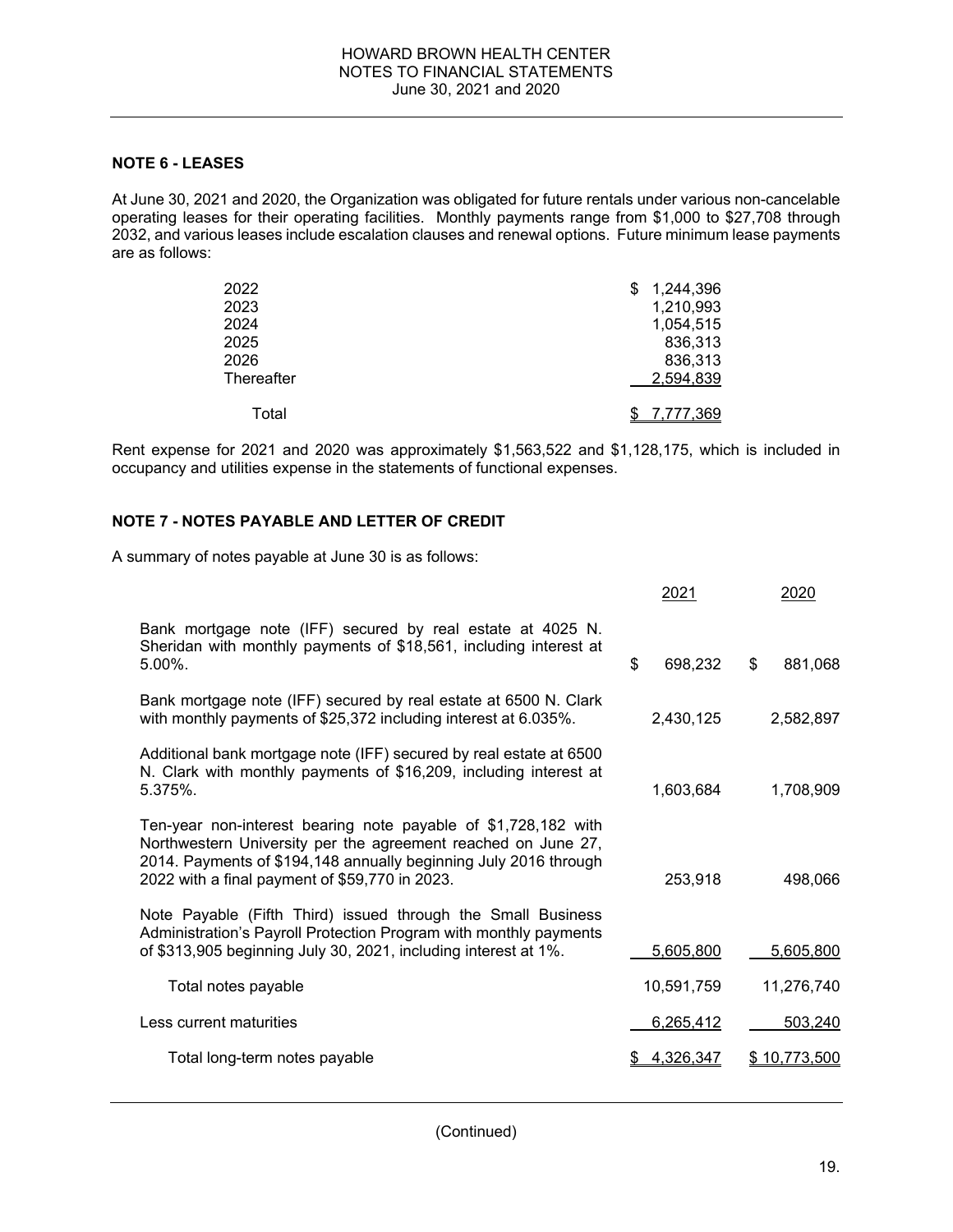## **NOTE 7 - NOTES PAYABLE AND LETTER OF CREDIT** (Continued)

On October 29, 2014 the Organization obtained financing through the Illinois Facilities Fund (IFF) in the amount of \$1,750,000. Debt proceeds were used to pay off the bank mortgage note on the property at 4025 N. Sheridan. The loan is due and payable in full on October 31, 2024 and has an initial interest rate equal to 5.0% and will be adjusted every five years from the first day of the first full month after the loan.

On November 30, 2016 the Organization obtained financing through the Illinois Facilities Fund (IFF) in the amount of \$5,000,000 structured in two separate notes payable. Debt proceeds were used to pay off the bridge loan agreement with MB financial and to pay for the building improvements at 6500 N. Clark. The first mortgage note payable is \$3,000,000 and is due and payable in full on May 31, 2032 and has an interest rate of 6.035%. The second mortgage note payable is \$2,000,000 and is due in full on May 31, 2032 and has an initial interest rate equal to 5.375% and will be adjusted every five years from the first day of the first full month after the loan.

On April 15, 2020 the Organization obtained financing through Fifth Third Bank in the amount of \$5,605,800 structured as a note payable as part of the Small Business Administration's Payroll Protection Program. Debt proceeds were used to pay qualifying expenses. The loan can become forgivable if all conditions of use of the contract are met within 24 weeks from origination. See Note 12 for additional information.

Future payments on debt are as follows:

| 2022       | S | 6,265,412    |
|------------|---|--------------|
| 2023       |   | 551,250      |
| 2024       |   | 518,962      |
| 2025       |   | 416,425      |
| 2026       |   | 344,011      |
| Thereafter |   | 2,495,699    |
|            |   | \$10,591,759 |

Interest expense was \$335,458 and \$315,551 for the years ended June 30, 2021 and 2020, respectively.

The Organization entered into a letter of credit agreement with Fifth Third Bank on June 4, 2015 in the amount of \$125,000 which serves as collateral for an operating lease. The letter of credit is itself collateralized by a \$137,500 certificate of deposit held at Fifth Third Bank. The letter of credit remained unused at June 30, 2021 and expires on June 12, 2022.

On May 23, 2016, the Organization entered into a letter of credit agreement with Fifth Third Bank in the amount of \$20,978 which serves as collateral for an operating lease. The letter of credit is itself collateralized by a \$23,075 certificate of deposit at Fifth Third Bank. The letter of credit remained unused at June 30, 2021 and expires on July 1, 2022.

The Organization entered into a letter of credit agreement with Fifth Third Bank on September 26, 2017 in the amount of \$2,984 which serves as collateral for an operating lease. The letter of credit is itself collateralized by a \$3,282 certificate of deposit at Fifth Third Bank. The letter of credit remained unused at June 30, 2021 and expires on July 31, 2022.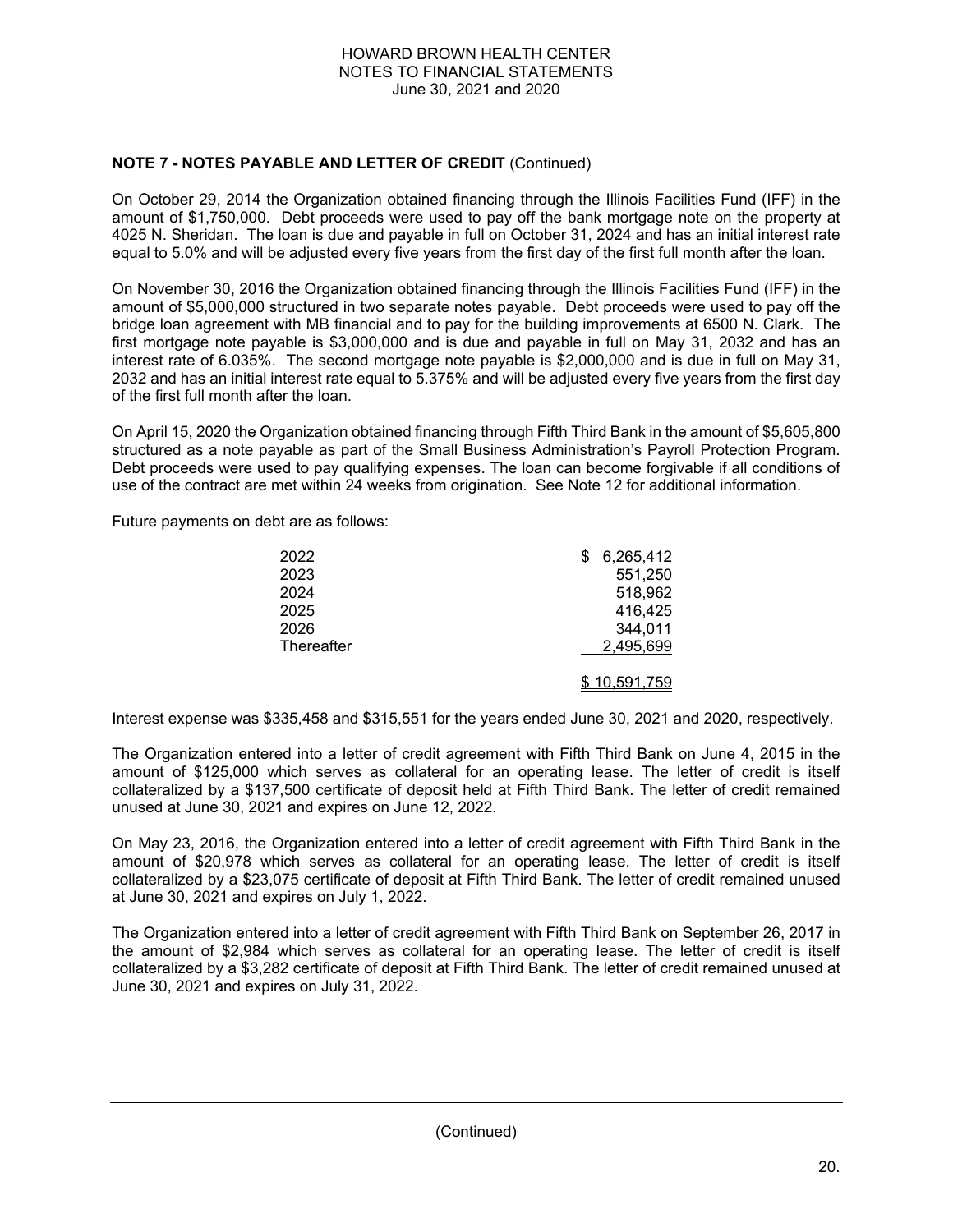## **NOTE 8 - RELATED PARTY TRANSACTIONS**

The Organization purchases ongoing information technology services from the Alliance, a related party through equity ownership. The services include discounted licensing and maintenance fees for the Centricity electronic health records system (which includes a patient accounts receivable system), hosting and technical support. Annual fees of \$714,899 and \$444,868 were incurred during 2021 and 2020. At June 30, 2021 and 2020, the Organization had accounts payable due to the Alliance of \$0 and \$3,450, respectively.

## **NOTE 9 - COMMITMENTS AND CONTINGENCIES**

In the normal course of business, various legal actions and claims are pending or may be instituted or asserted in the future against the Organization. Management believes the Organization does not have any significant claims or other litigation which the ultimate resolution would have a material financial impact.

The Organization maintains its medical malpractice coverage under the Federal Tort Claims Act (FTCA). FTCA provides malpractice coverage to eligible public health service-supported programs and applies to the Organization and its employees while providing services within the scope of employment included under grant-related activities. The attorney general, through the United States Department of Justice, has the responsibility for the defense of the individual and/or grantee for malpractice cases approved for FTCA coverage.

The Organization has contracted with the county, city, and other agencies to perform certain healthcare services and receives Medicaid and Medicare revenue from the State of Illinois and the federal government. Reimbursements received under these contracts and payments under Medicaid and Medicare are subject to audit by federal and other governments and agencies. Upon audit, if discrepancies are discovered, the Center could be held responsible for refunding amounts in question. As of the report date, there are no pending or scheduled audits related to Medicaid and Medicare reimbursements.

Medicaid and Medicare revenue is reimbursed to the Organization at the net reimbursement rates as determined by the program's cost report. Reimbursement rates are subject to revisions under the provisions of cost reimbursement regulations. Adjustments for such revisions are recognized as of June 30, 2021 and 2020.

## **NOTE 10 - SUBSEQUENT EVENTS**

Management has performed an analysis of the activities and transactions subsequent to June 30, 2021 to determine the need for any adjustments to and/or disclosures within the financial statements for the year ended June 30, 2021. Management has performed their analysis through November 15, 2021, the date the financial statements were available to be issued.